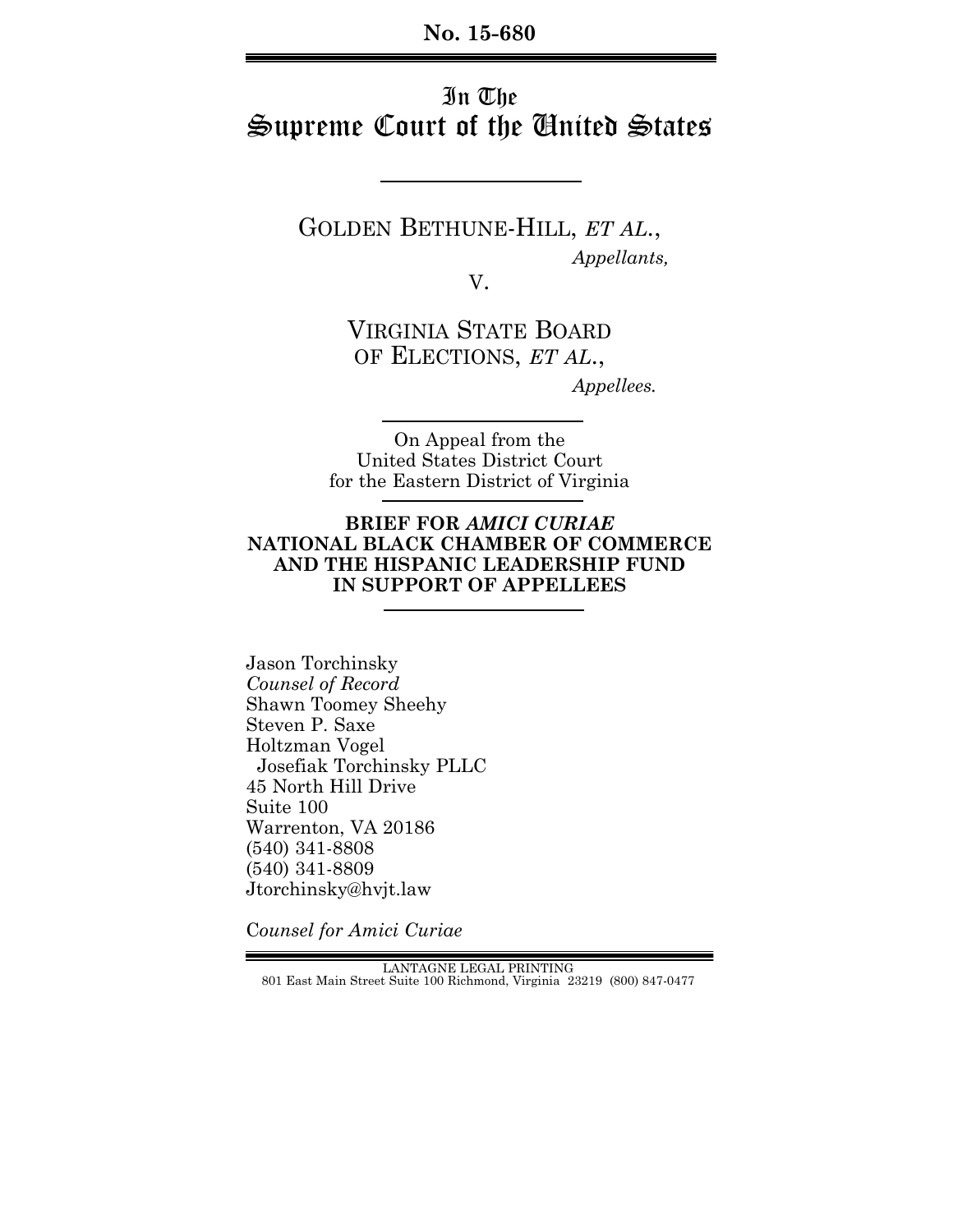# **TABLE OF CONTENTS**

|    |    | STATEMENT OF INTEREST OF AMICI                                                                                                                                    |  |
|----|----|-------------------------------------------------------------------------------------------------------------------------------------------------------------------|--|
|    |    |                                                                                                                                                                   |  |
|    |    |                                                                                                                                                                   |  |
| I. |    | <b>STATE LEGISLATURES HAVE</b><br>DISCRETION IN CRAFTING<br>DISTRICTS THAT ARE NARROWLY<br>TAILORED TO SATISFY THE VOTING                                         |  |
|    | A. | Neither §§ 2 nor 5 Of The VRA<br>Divests State Legislatures Of Their<br>Constitutional Discretion In                                                              |  |
|    | B. | Appellants' Theory Conflicts With<br>The VRA's Preference For                                                                                                     |  |
|    |    | i.<br>The Evidence Before The<br>Virginia General Assembly<br>Requires The House To<br>Maintain The 12 Majority-<br>Minority Districts; To Do<br>Otherwise Risked |  |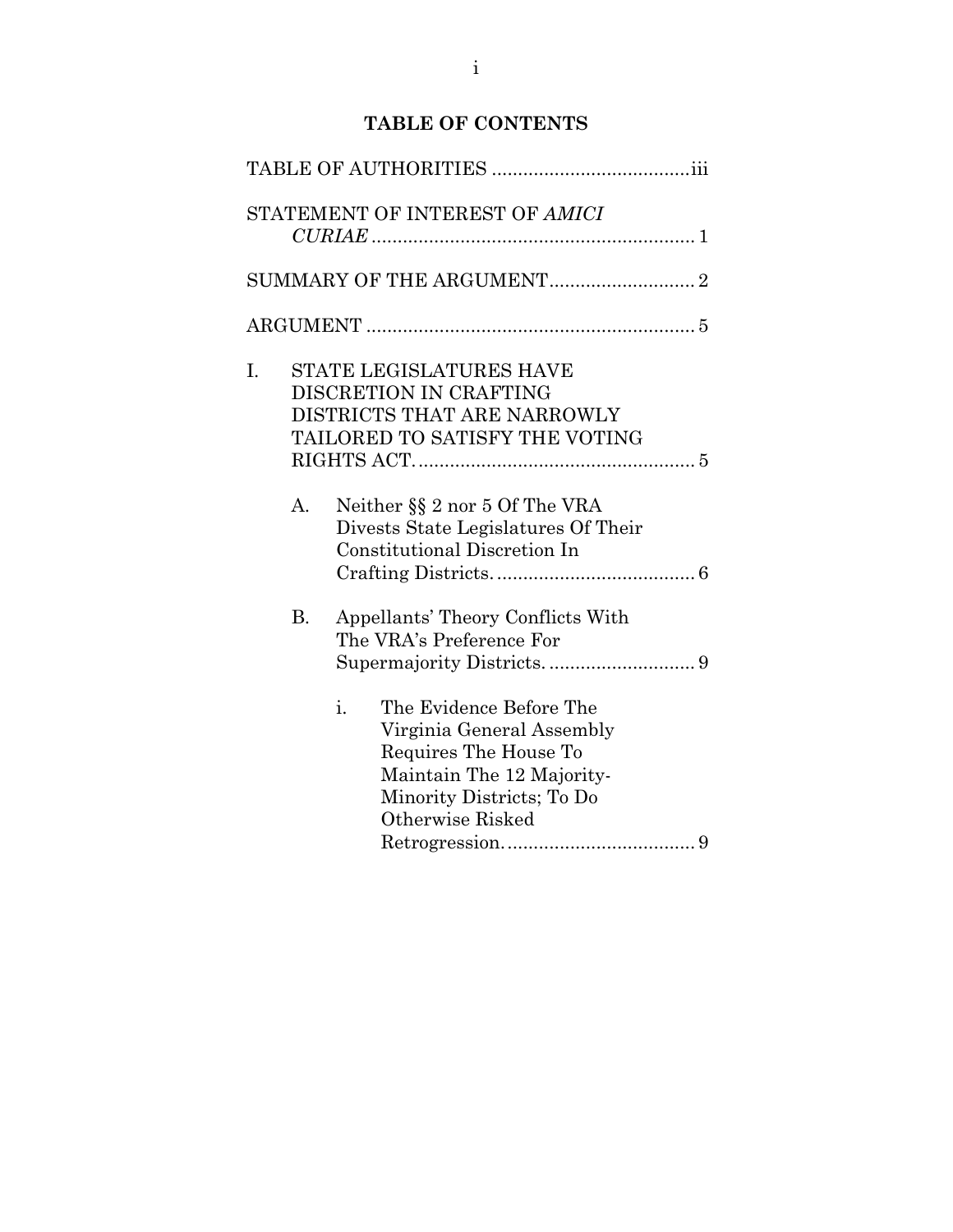|     |    | ii. | When Courts Become Involved                                                                                     |
|-----|----|-----|-----------------------------------------------------------------------------------------------------------------|
|     |    |     | In §2 Cases, Courts Regularly                                                                                   |
|     |    |     | <b>Impose Supermajority</b>                                                                                     |
|     |    |     |                                                                                                                 |
|     | C. |     | In Redistricting Cases, Courts Are<br>Reluctant To Adopt Doctrines                                              |
|     |    |     | Imposing Mathematical Precision 14                                                                              |
|     | D. |     | The Virginia General Assembly<br><b>Exercised Its Discretion In</b><br><b>Adopting Twelve Majority-Minority</b> |
|     |    |     | Districts In Consultation With And                                                                              |
|     |    |     | The Approval Of The House Black                                                                                 |
|     |    |     |                                                                                                                 |
|     |    |     |                                                                                                                 |
| II. |    |     | HISPANICS ARE THE FASTEST                                                                                       |
|     |    |     | GROWING DEMOGRAPHIC GROUP                                                                                       |
|     |    |     | AND THIS WILL LIMIT THEIR                                                                                       |
|     |    |     | REPRESENTATIVE GROWTH.  22                                                                                      |
|     |    | i.  | Hispanics Are The Fastest<br>Growing Population Group                                                           |
|     |    | ii. | <b>Hispanic Majority Districts</b><br>Are Necessary For Hispanics<br>To Elect Their Preferred                   |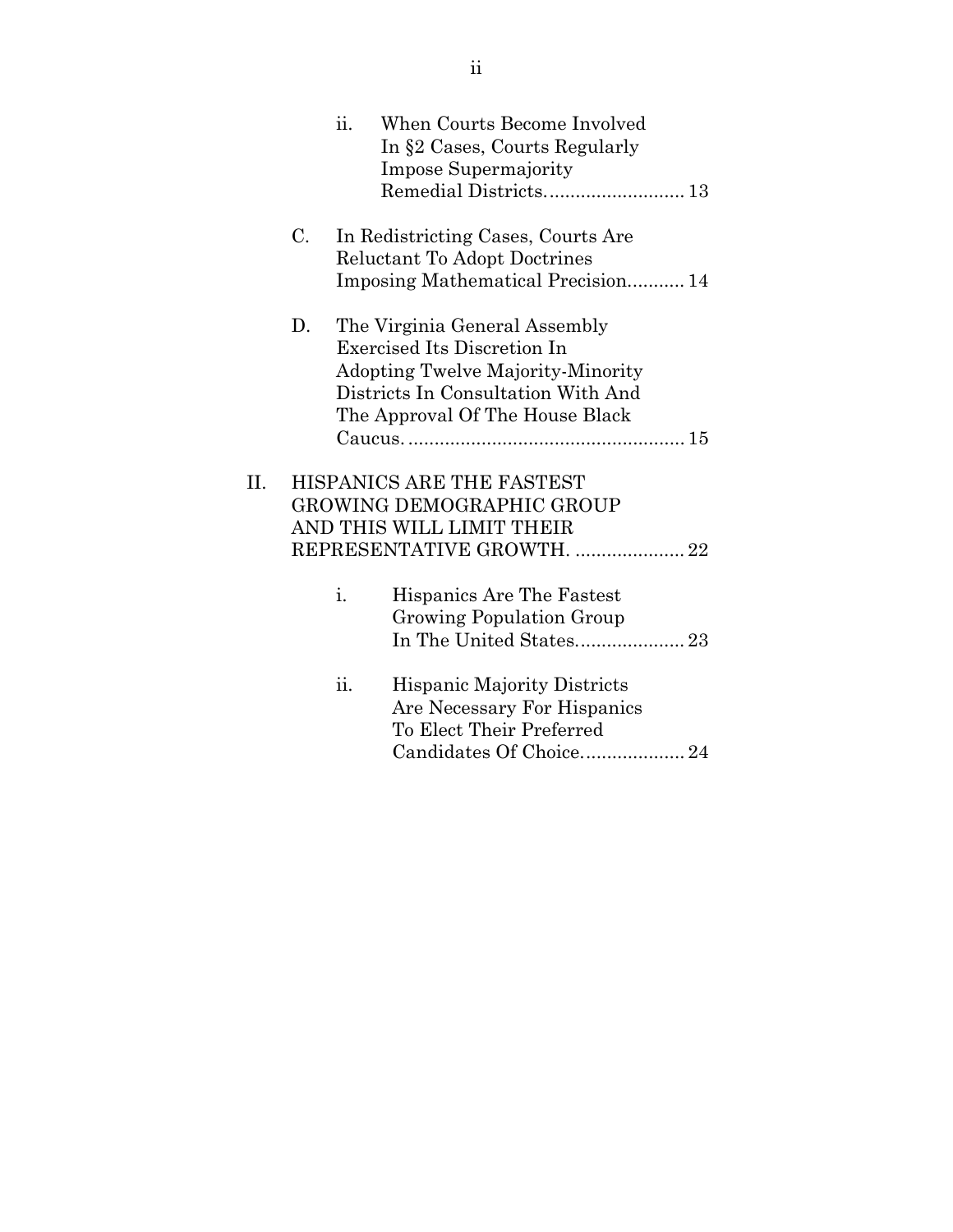| iii.      | If Hispanics Are Forced To                       |  |
|-----------|--------------------------------------------------|--|
|           | Sue For Majority-Minority                        |  |
|           | Districts Under §2, They Will                    |  |
|           | Likely Not Prevail Because                       |  |
|           | Of The Three <i>Gingles</i>                      |  |
|           |                                                  |  |
|           |                                                  |  |
|           |                                                  |  |
|           |                                                  |  |
|           |                                                  |  |
| Appendix: |                                                  |  |
|           |                                                  |  |
|           | Excerpt (Pages 38-39; 43) from Virginia          |  |
|           | Redistricting: Report on Factual and             |  |
|           | Statistical Issues Raised in "Bill of Complaint" |  |
|           | filed by Douglas West, et al. With Comments      |  |
|           |                                                  |  |
|           | on Expert Reports by Drs. David Lublin and       |  |
|           |                                                  |  |
|           |                                                  |  |
|           | Table: Hispanic Members Of Congress And          |  |
|           | Hispanic Population Percentage In Their          |  |
|           |                                                  |  |
|           |                                                  |  |
|           | <b>TABLE OF AUTHORITIES</b>                      |  |
|           |                                                  |  |

## **CASES**

| Ala. Leg. Black Caucus v. Alabama, |
|------------------------------------|
|                                    |
|                                    |
| Bartlett v. Strickland,            |
|                                    |
|                                    |
| Chapman v. Meier,                  |
|                                    |
|                                    |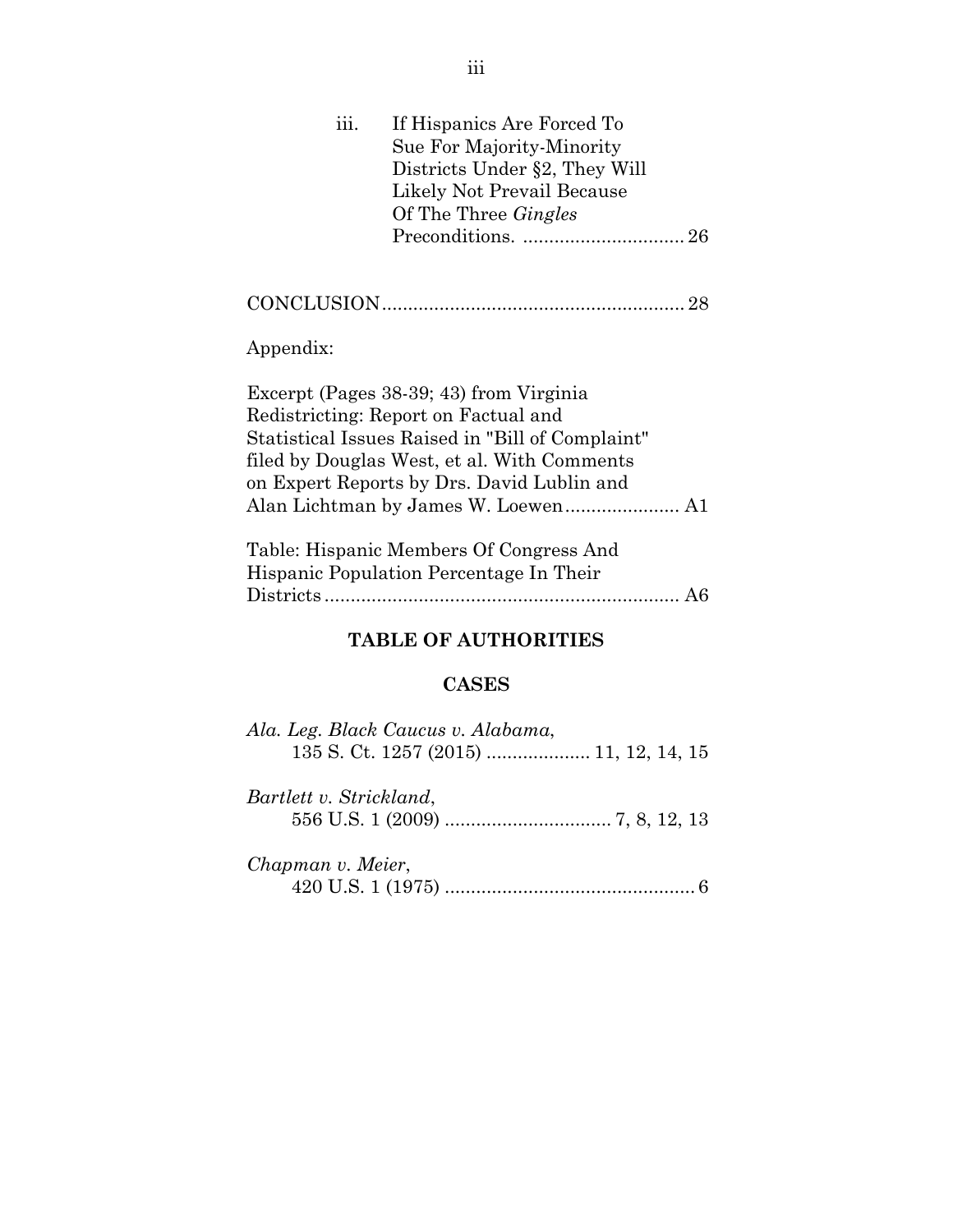| FEC v. Wis. Right to Life, Inc.,                          |
|-----------------------------------------------------------|
| Georgia v. Ashcroft,                                      |
| Johnson v. De Grandy,                                     |
| Ketchum v. Byrne,                                         |
| League of United Latin Am. Citizens v. Perry,             |
| Mahan v. Howell,                                          |
| Miller v. Johnson,                                        |
| Neal v. Coleburn,<br>689 F. Supp. 1426 (E.D. Va. 1988) 13 |
| Roman v. Sincock,                                         |
| Shaw v. Reno,                                             |
| Shirt v. Hazeltine,<br>461 F.3d 1011 (8th Cir. 2006)  13  |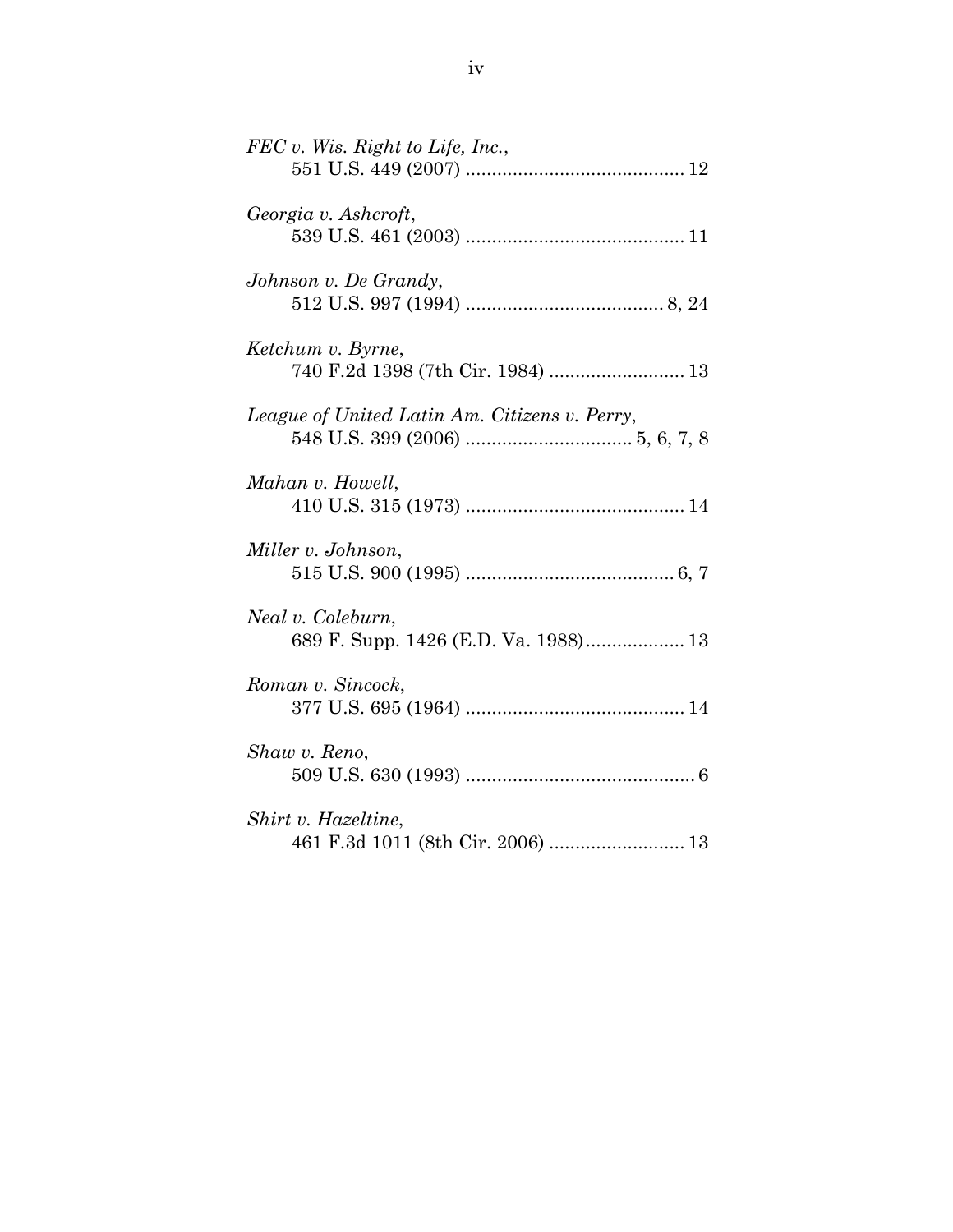| Thornburg v. Gingles,                     |  |
|-------------------------------------------|--|
|                                           |  |
|                                           |  |
| Voinovich v. Quilter,                     |  |
|                                           |  |
|                                           |  |
| Wilkins v. West,                          |  |
| 264 Va. 447, 571 S.E.2d 100 (Va. 2002) 10 |  |

#### **STATUTES**

## **OTHER AUTHORITIES**

| Alvaro Bedoya, Note, The Unforeseen Effects  |  |
|----------------------------------------------|--|
| of <i>Georgia v. Ashcroft</i> on the Latino  |  |
| Community, 115 Yale L.J. 2112 (2006)  25, 26 |  |

| Br. of Ellen Katz and the Voting Rights |  |
|-----------------------------------------|--|
| Initiative as Amicus Curiae, Shelby     |  |
| County v. Holder, No. 12-96 (Appendix   |  |
|                                         |  |

| Ellen D. Katz, et al., <i>Documenting</i>   |  |
|---------------------------------------------|--|
| Discrimination in Voting: Judicial          |  |
| Findings Under Section 2 of the Voting      |  |
| <i>Rights Act Since 1982</i> Ann Arbor, MI: |  |
| University of Michigan Law School           |  |
|                                             |  |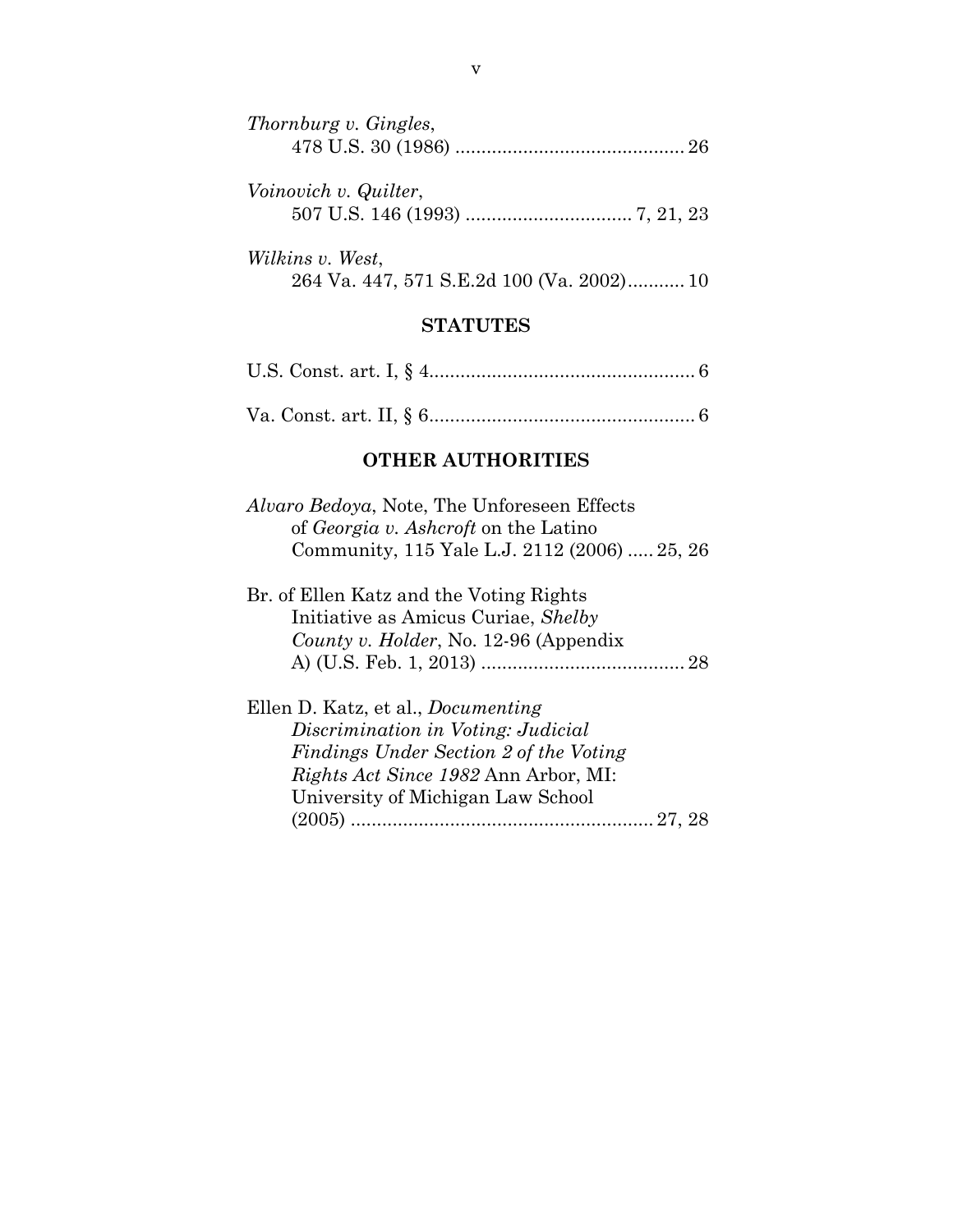*About Us*, NATIONAL BLACK CHAMBER OF COMMERCE, *http://www.nationalbcc.org/about-us.* ............. 1

James W. Loewen, *Report on Factual and Statistical Issues Raised in "Bill of Complaint" filed by Douglas West, et al. With Comments on Expert Reports by Drs. David Lublin and Alan Lichtman*  (Aug. 31, 2001) .................................. 9, 10, 12, 18

Kim Geron and James S. Lai, *Beyond Symbolic Representation: A Comparison Of The Electoral Pathways and Policy Priorities of Asian Americans and Latino Elected Officials*, 9 Asian L.J. 41 (2002) ... 24, 26

| Melissa R. Michelson, <i>Majority-Latino</i> |  |
|----------------------------------------------|--|
| Districts And Latino Political Power, 5      |  |
| Duke J. Const. Law & Pub. Pol'y 159          |  |
|                                              |  |

| Roberto Suro, Richard Fry and Jeffrey S.         |  |
|--------------------------------------------------|--|
| Passel, Hispanics and the 2004 Election:         |  |
| <i>Population, Electorate and Voters (June</i> ) |  |
|                                                  |  |
|                                                  |  |

| Statistical Portrait of Hispanics in the United |  |
|-------------------------------------------------|--|
| States, Pew Research Center (April 19,          |  |
|                                                 |  |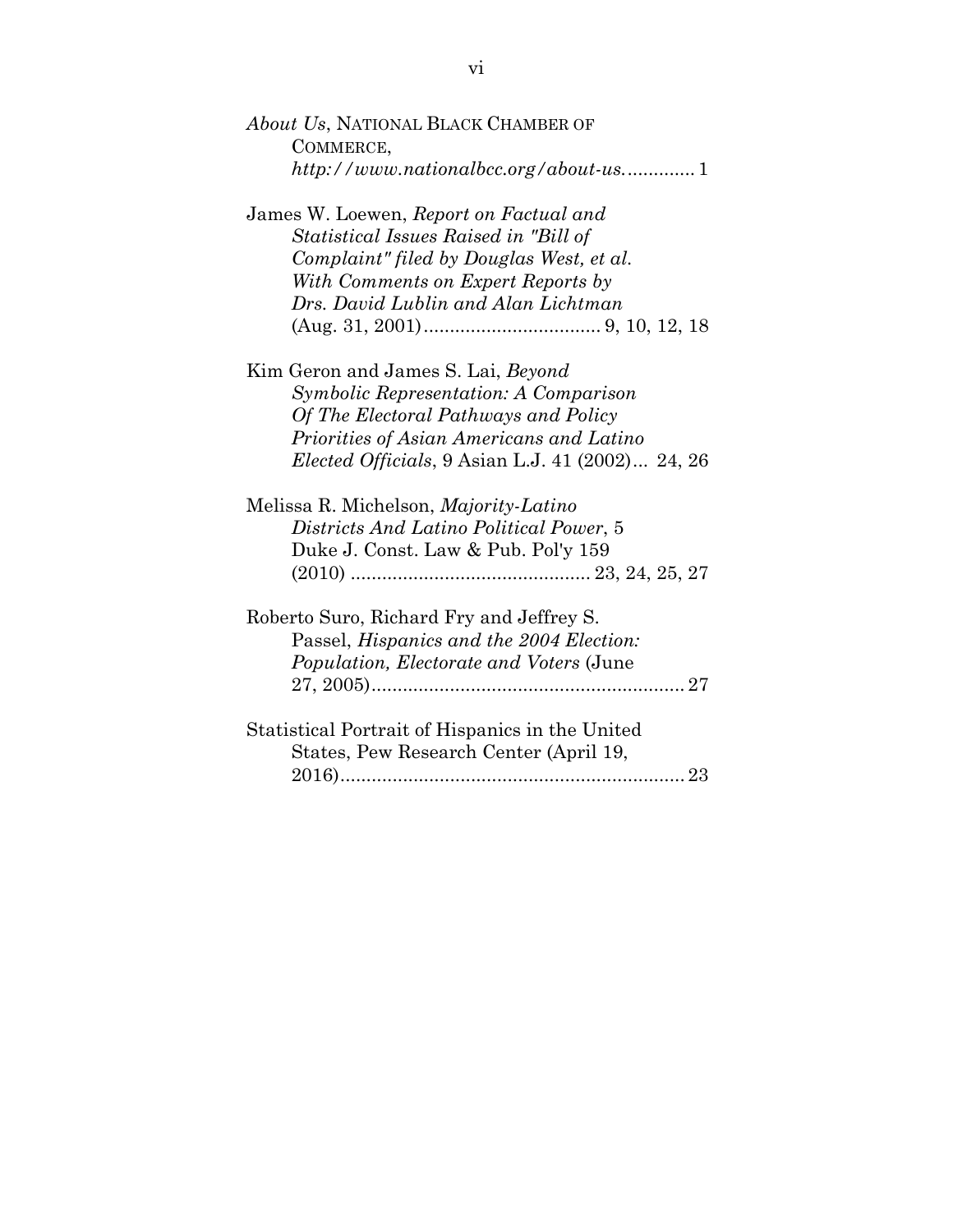## **STATEMENT OF INTEREST OF** *AMICI CURIAE*

Incorporated in Washington, D.C. and organized under Section 501(c)(3) of the Internal Revenue Code, the National Black Chamber of Commerce  $(NBCC)^1$  is dedicated "to economically empowering and sustaining African-American communities through entrepreneurship and capitalistic activity within the United States." *See About Us*, NATIONAL BLACK CHAMBER OF COMMERCE, *http://www.nationalbcc.org/about-us*. The NBCC advocates on behalf of 2.4 million African-American owned businesses in the United States.

The NBCC utilizes several avenues to achieve its goal of empowering African-American communities in the United States. First, the NBCC provides education to African-American communities concerning the fundamentals of capitalism. Second, the NBCC works with corporations to ensure compliance with Title VI of the 1964 Civil Rights Act at all levels of government. Third, the NBCC provides educational seminars to African-American business leaders on obtaining financial capital.

 

<sup>&</sup>lt;sup>1</sup> No counsel for a party authored this brief in whole or in part, and no counsel or party made a monetary contribution intended to fund the preparation or submission of this brief. The Legacy Foundation, a 501(c)(3) charitable corporation incorporated in Iowa, paid for this brief. On September 9, 2016 and September 14, 2016, respectively, counsel for Appellants and counsel for Appellees gave their consent to the filing of amicus briefs in this case.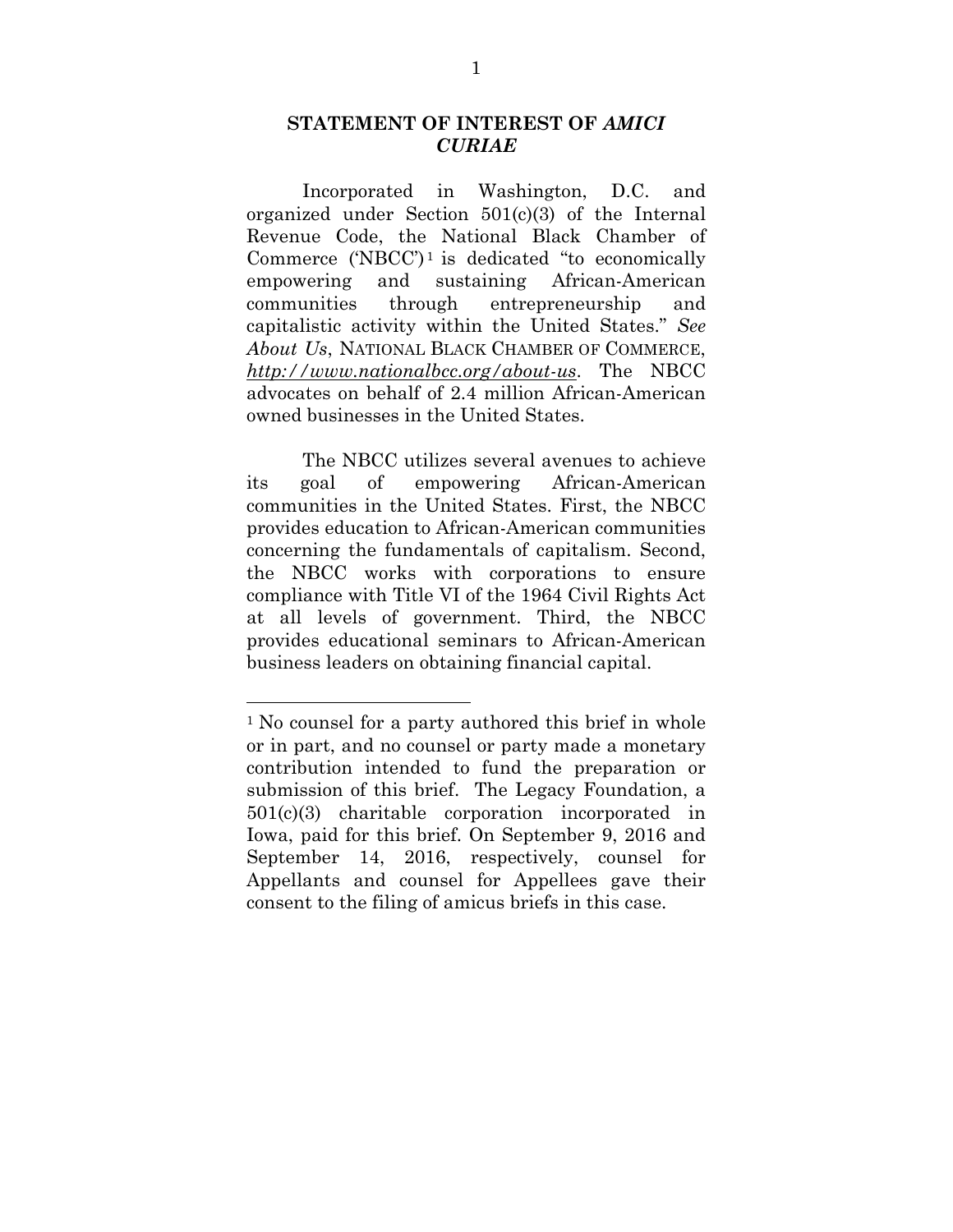Fourth, the NBCC provides non-partisan information to Congress and federal agencies through expert testimony on issues of importance to the African-American community. An example of previous testimony is NBCC's president Harry Alford's testimony before the U.S. Commission for Civil Rights on the negative impact of Project Labor Agreements on African-American and Hispanic businesses. 98% of African-American and Hispanic construction companies are non-union shops and Project Labor Agreements negatively impact African-American and Hispanic owned businesses and workers.

The Hispanic Leadership Fund ('HLF'), is incorporated in Virginia and organized under Section 501(c)(4) of the Internal Revenue Code. HLF is a national Hispanic advocacy organization that is exclusively governed by Hispanics. As a socialwelfare organization, HLF advocates for policies that strengthen working families and small businesses. HLF emphasizes those policies that particularly impact Hispanic families and small business owners.

#### **SUMMARY OF THE ARGUMENT**

Assuming that this Court subjects Virginia's House of Delegate Districts to strict scrutiny, the challenged districts at issue in this case are narrowly tailored. It is undisputed that the 12 majority-minority districts were drawn to comply with Section 5 of the Voting Rights Act ('VRA'). (Appellants' Br. at 3) (citing JA299); (Appellees' Br. at 50) (citing J.S.App.102-106). This Court has determined that compliance with Section 5 is a compelling interest.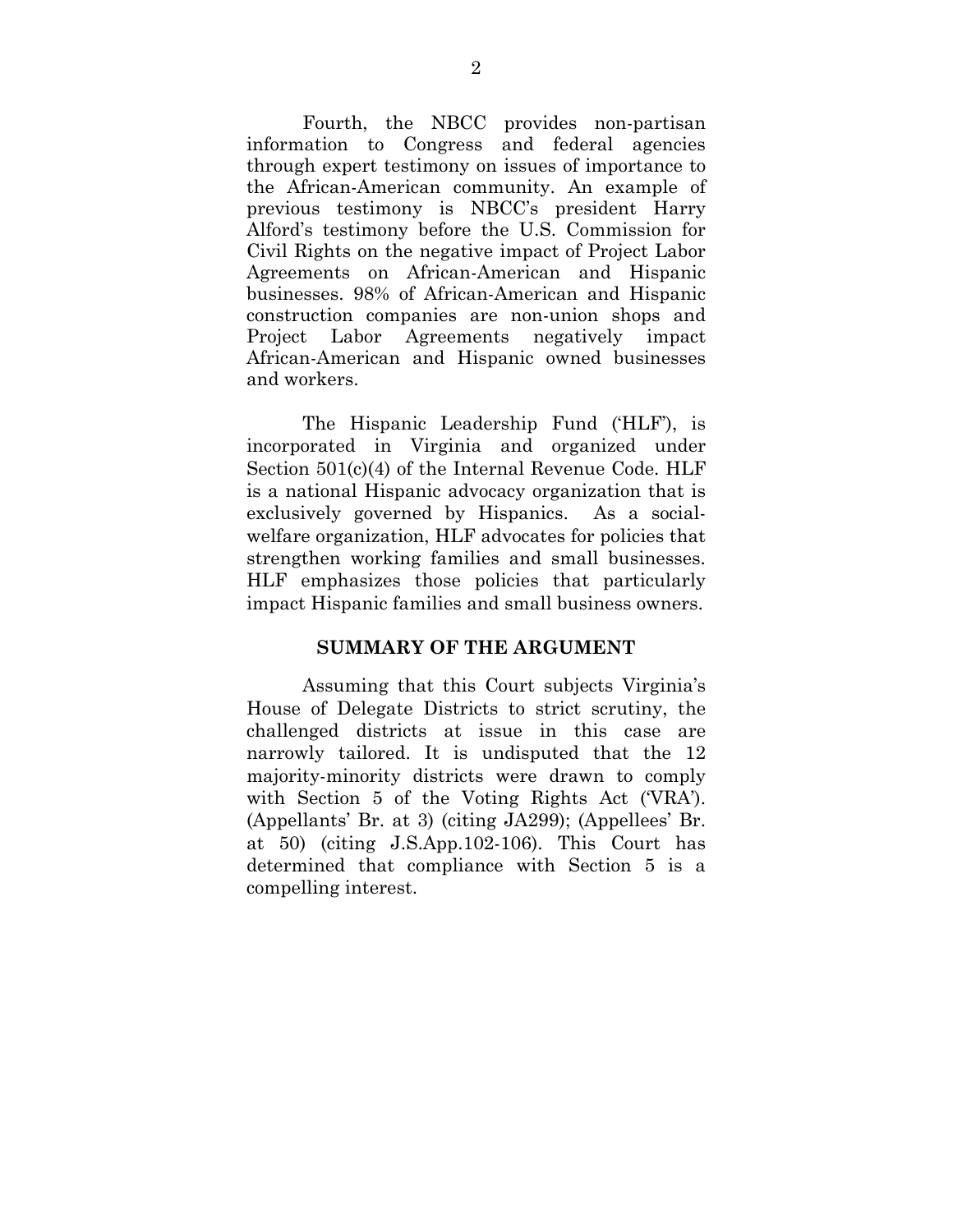*First*, the Constitution and the decisions of this Court recognize that redistricting is a sovereign and significant function vested in the state legislatures. This guarantees optimal citizen participation in republican governance.

*Second*, §§ 2 and 5 of the VRA do not divest legislatures of this discretion, rather, these sections allow states the discretion to determine the best method of compliance.

*Third*, the General Assembly had evidence that a 55% Black Voting Age Population ('BVAP') target was necessary for African-American residents of those districts to elect their preferred candidate of choice. §5 of the VRA prohibits legislatures from decreasing BVAP in majority-minority districts without evidence of a reduction in racial polarization. The Appellants want this Court to impose a requirement that legislatures cannot craft majority-minority districts of 55% without evidence that the racial polarization exists to justify 55%. This is a 'heads I win, tails you lose' approach to redistricting that this Court should reject.

Furthermore, in crafting remedial districts, courts have imposed a 65% majority-minority threshold. If Virginia has the discretion to comply with the VRA, then certainly 55% is narrowly tailored.

*Fourth*, in redistricting cases, this Court has shown a reluctance to impose mathematical precision in the crafting of districts. Adopting Appellants' standard would require precise political predictive judgments and mathematical precision to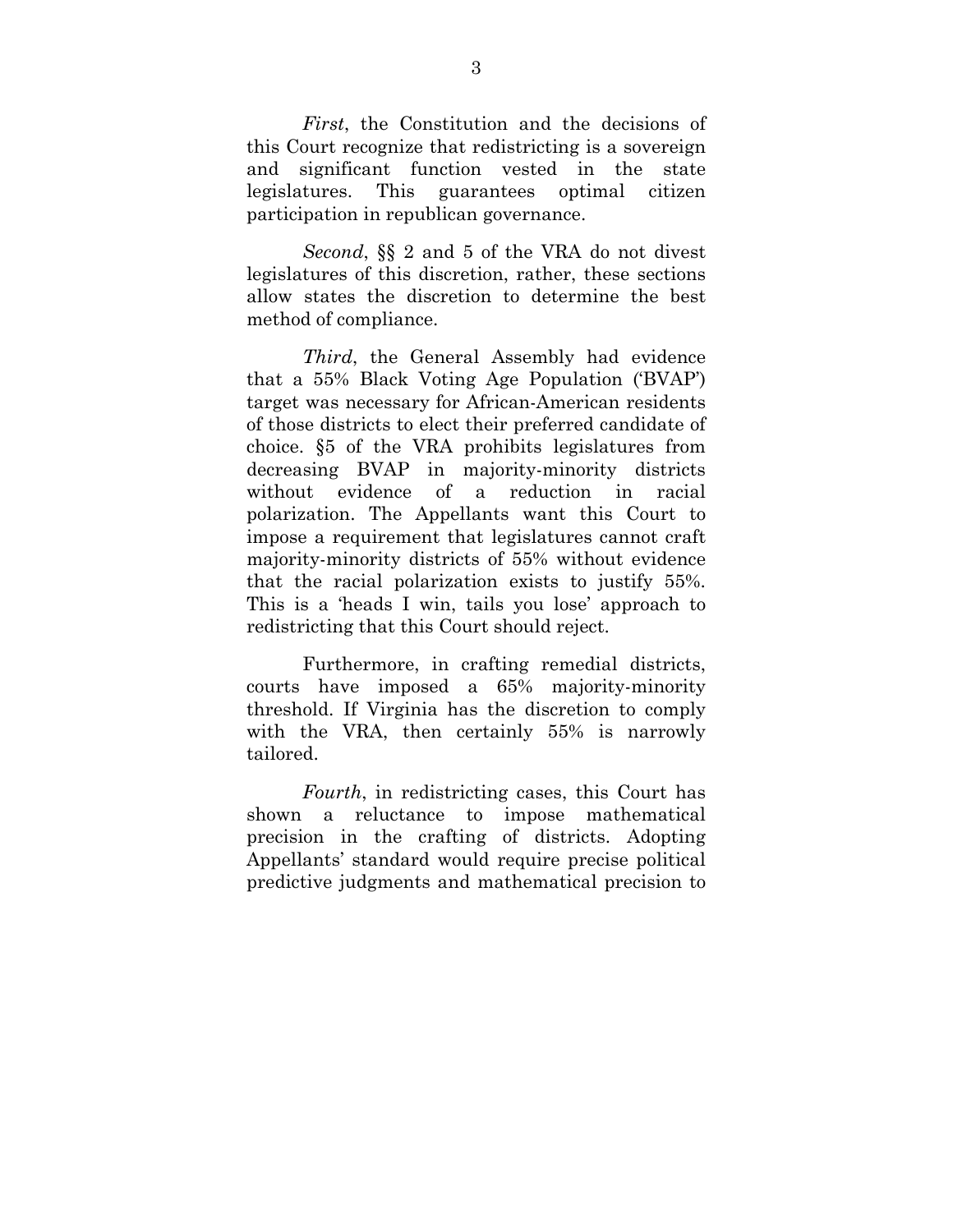determine what constitutes narrowly tailored.

*Fifth*, nearly all members of the Black Caucus in Virginia's House of Delegates supported the redistricting plan. Members analyzed the demographic data, past elections results, and population movement trends and determined that for Virginia's 12 majority-minority House districts to continue allowing African-Americans to elect their preferred candidate of choice, those districts needed approximately 55% BVAP. This is sufficiently narrowly tailored. To find that these districts were not narrowly tailored would allow Appellants to use this Court's decision in *Shaw v. Reno* and *Shaw v. Hunt* to take away the very discretion the VRA provides. Because nearly all members of the Black Caucus supported this plan and had substantive input in developing the plan, this is significant evidence that Virginia's House of Delegate map is not a racial gerrymander and is narrowly tailored.

*Sixth*, if this Court finds that Appellees have crafted a racial gerrymander, States will cease voluntarily complying with §2 of the VRA. This is because the burden of proof under a *Shaw* claim is on the State whereas the burden of proof under §2 of the VRA is on the plaintiff. This will be particularly harmful to Hispanics. Hispanics generally do not reside in geographically compact districts, are not politically cohesive, and racial bloc voting does not prevent Hispanics from electing their preferred candidate. Thus, it is very difficult for Hispanics to satisfy the *Gingles* preconditions. The evidence supports this fact because Hispanics do not enjoy high success rates in §2 litigation.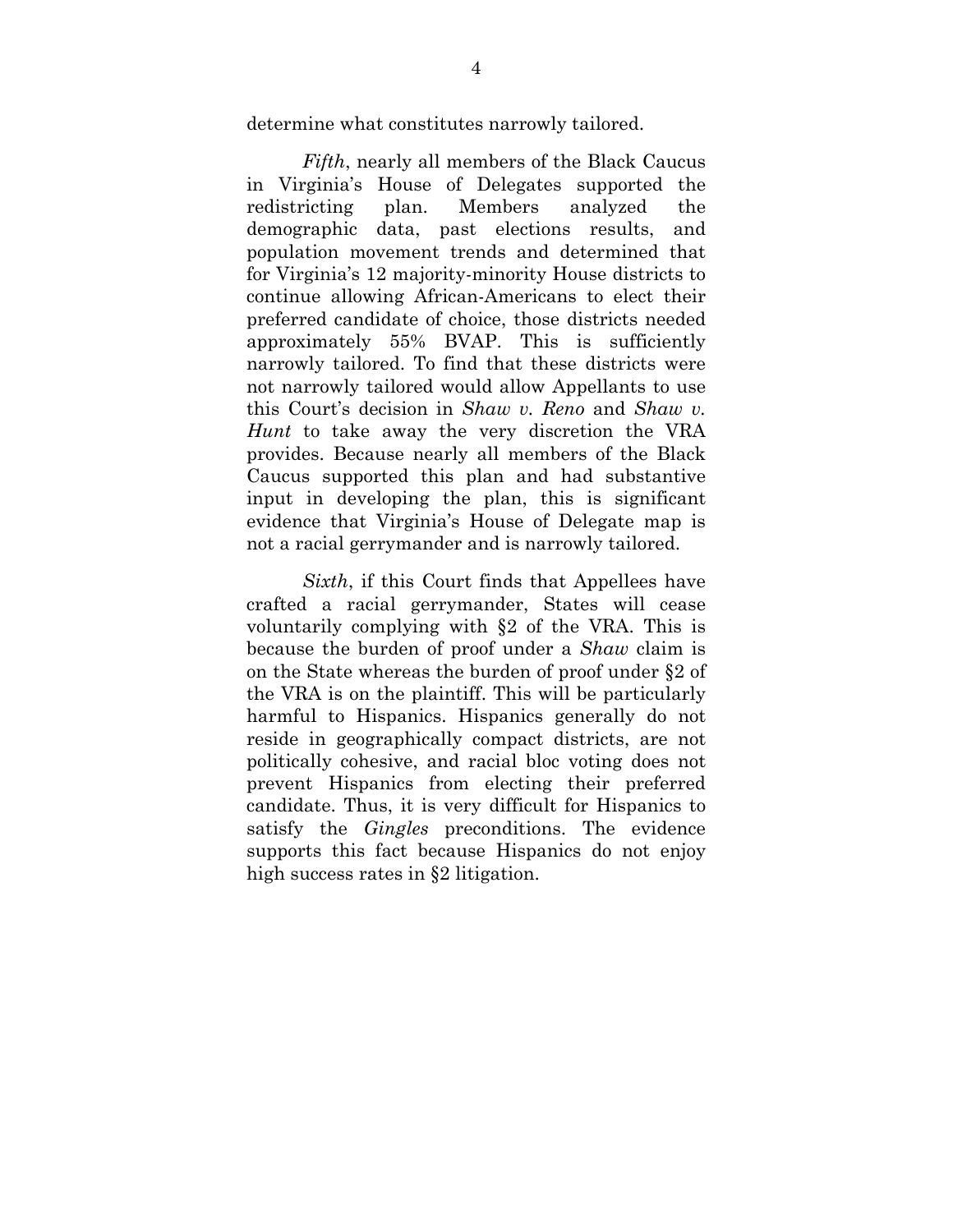This will have the effect of decreasing Hispanic representation in Congress. Since 1998, most Hispanics in Congress come from majorityminority districts. Adopting Appellants' standard here and not permitting states to draw districts with the requisite discretion will have the unacceptable and unintended consequence of fewer majorityminority districts and lower Hispanic representation in Congress.

#### **ARGUMENT**

I. STATE LEGISLATURES HAVE DISCRETION IN CRAFTING DISTRICTS THAT ARE NARROWLY TAILORED TO SATISFY THE VOTING RIGHTS ACT.

The Constitution of the United States vests state legislatures with the discretion to craft legislative districts. The Voting Rights Act does not divest legislatures of this jurisdiction. In fact, this Court has previously ruled that states have discretion in determining how best to comply with the VRA.

Eight justices of this Court have previously ruled that compliance with Section 5 of the VRA is a compelling state interest. *See League of United Latin Am. Citizens v. Perry*, 548 U.S. 399, 518 (2006) (hereinafter, '*LULAC*') (Scalia, J., Roberts, C.J., Thomas & Alito, JJ.); *id*. at 475 n.12 (Stevens and Breyer, JJ.); *id*. at 485 n.2 (Souter and Ginsburg, JJ.).

When analyzing whether a district is narrowly tailored to achieve the State's interest in complying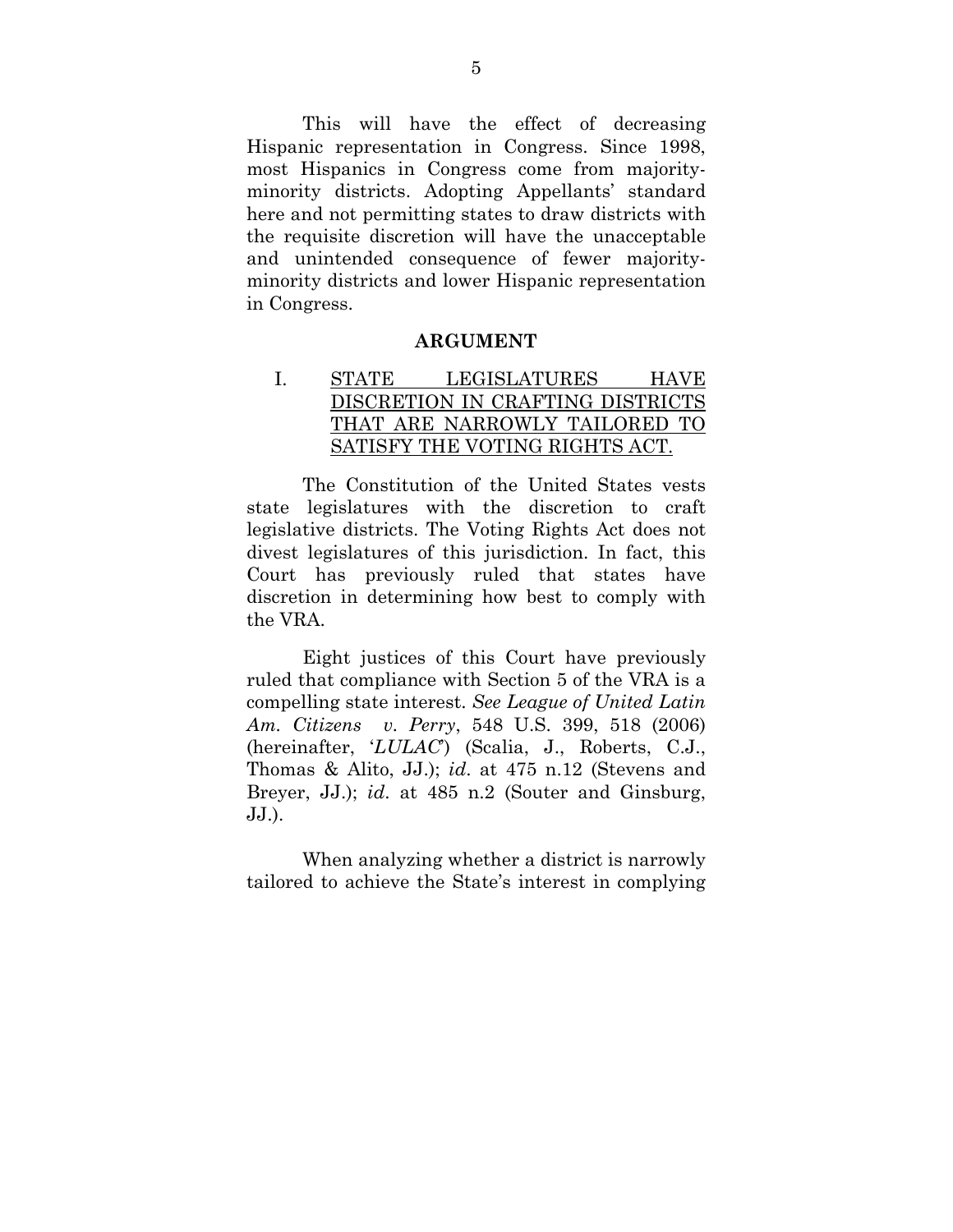with the VRA, courts have recognized that legislatures have discretion.

Appellants, however, are attempting to use this Court's decision in *Shaw v. Reno*, 509 U.S. 630 (1993), to divest legislatures of the discretion the Constitution vests and this Court's decisions in the VRA confirm. *See* (Appellants' Br. at 57-58) (criticizing district court majority opinion for recognizing legislators' discretion in crafting narrowly tailored districts to comply with Section 5 of the VRA). This Court should reject that attempt.

> A. Neither §§ 2 nor 5 Of The VRA Divests State Legislatures Of Their Constitutional Discretion In Crafting Districts.

Both the U.S. Constitution and Virginia's Constitution vest Virginia's General Assembly with the authority to craft legislative districts. *See* U.S. Const. art. I, § 4; *see* Va. Const. art. II, § 6. This Court has repeatedly confirmed what the Constitution says, that "reapportionment is primarily the duty and responsibility of the State . . . ." *See Chapman v. Meier,* 420 U.S. 1, 27 (1975). Redistricting is best left to the state legislatures because the crafting of district boundaries "is one of the most significant acts a State can perform to ensure citizen participation in republican selfgovernance." *LULAC*, 548 U.S. 399, 416 (2006). In crafting these districts, courts must afford state legislatures the "[d]iscretion to exercise the political judgment necessary to balance competing interests." *Miller v. Johnson*, 515 U.S. 900, 915 (1995). Therefore, federal courts are barred from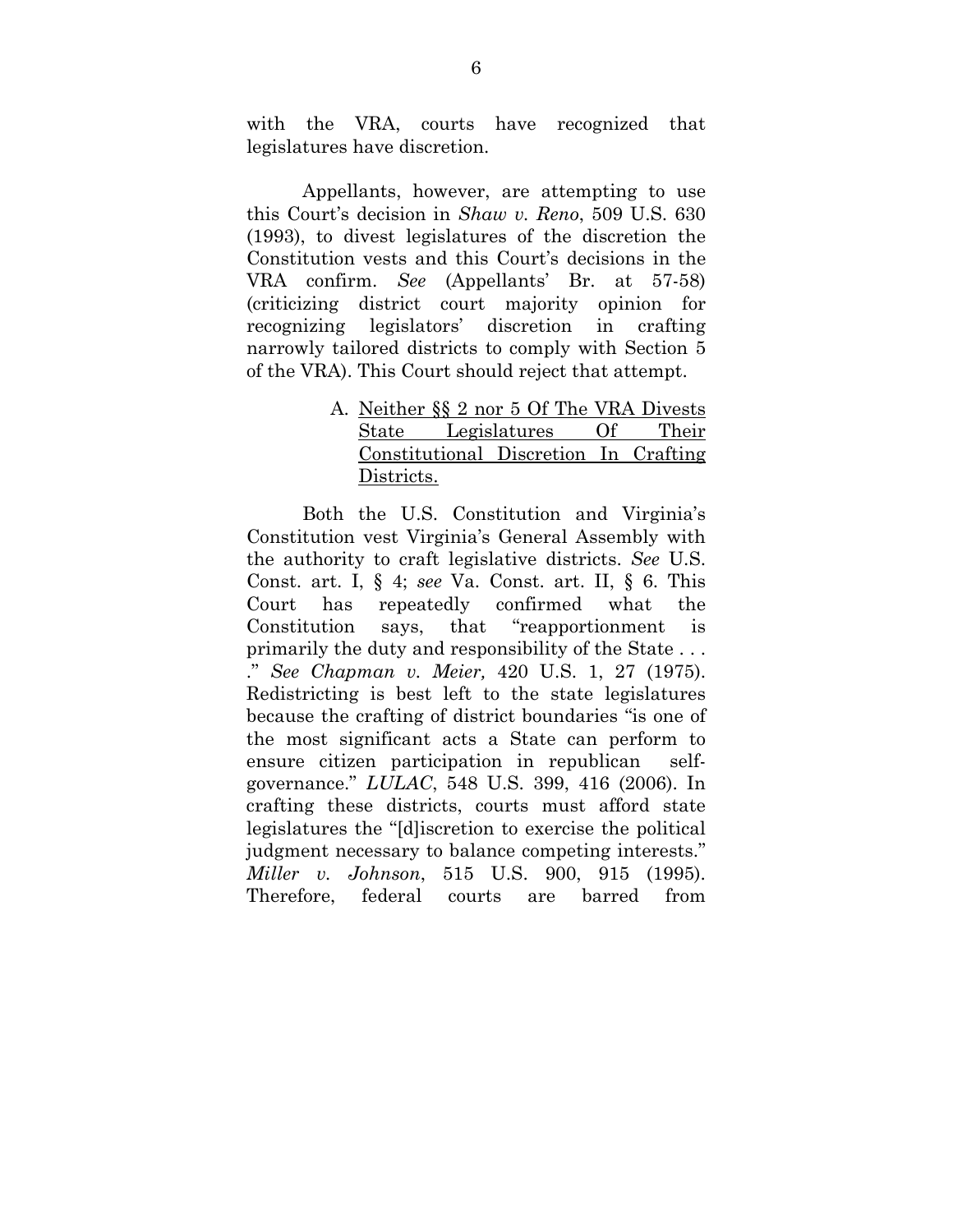intervening in redistricting absent a violation of federal law. *See Voinovich v. Quilter*, 507 U.S. 146, 156 (1993); *see also Miller*, 515 U.S. at 928-29 (O'Connor, J., concurring) (stating that the Court's decision did not "throw into doubt the vast majority of the Nation's 435 congressional districts" including those districts where race was considered).

When this Court proceeds to determine whether a district is narrowly tailored to achieve the State's interest in compliance with the VRA, neither §§ 2 nor 5 divest legislatures of their discretion in crafting their districts. This Court has previously recognized that both §§ 2 and 5 "[a]llows States to choose their own method of complying with the Voting Rights Act . . . ." *Bartlett v. Strickland*, 556 U.S. 1, 23 (2009); *see also LULAC*, 548 U.S. at 519 (Scalia, J., concurring in part and dissenting in part) ("In determining whether a redistricting decision was reasonably necessary, a court must bear in mind that a State is permitted great flexibility in deciding how to comply with § 5's mandate."). The VRA requires only that states not diminish a minorities' ability to elect their preferred candidates of choice. Therefore, under the VRA, a State retains its discretion on how to comply with the Act. *See Voinovich*, 507 U.S. at 155-56 (holding that a state is not required to prove that a majority-minority district is required under §2 of the Voting Rights Act before crafting a majority-minority district and reiterating that in §2 litigation, the burden of proof is on the plaintiff).

 But here Appellants are using the Equal Protection Clause to force Appellees to prove that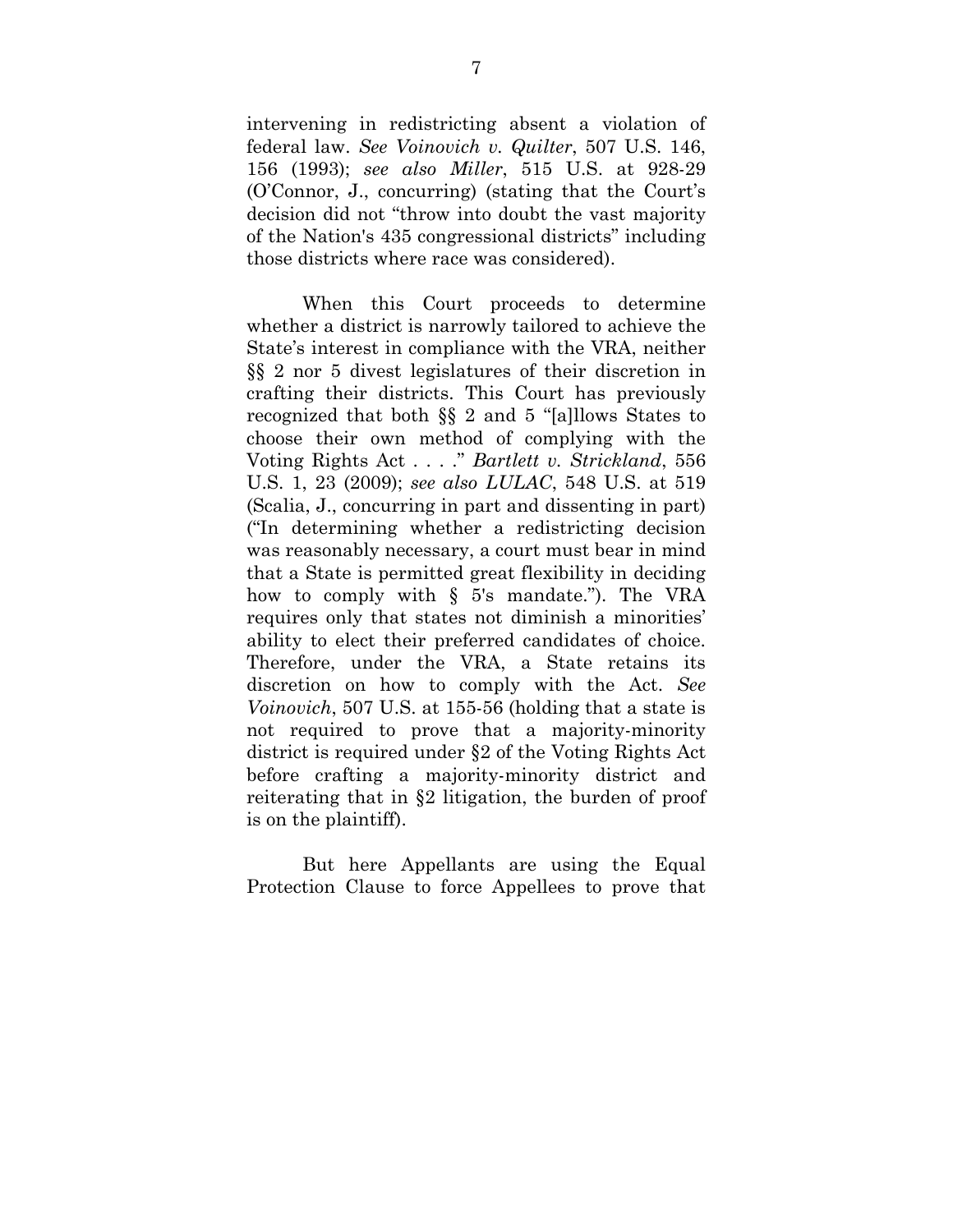complying with Section 5 was necessary. *See, e.g.,* (Appellants' Br. at 57-58). Adopting Appellants' proposed standard, however, will place courts in the "untenable position of predicting many political variables and tying them to race-based assumptions" to determine what the absolute minimum level of minority voting age populations is necessary to elect the minority's preferred candidate of choice. *See Bartlett*, 556 U.S. at 17. In the §2 context, this problem is further compounded because §2 applies nationwide. *See id*. at 18. Thus, under Appellants' standard, if a legislature crafted a district to comply with  $\S2$ , courts will be required to determine the lowest number of minorities necessary in a majorityminority district in order for a minority to elect their preferred candidate of choice for both the familiar two-party election contests at the federal level, as well as for the nonpartisan city commission and school board elections. *See id*.

The Constitution vested the democratically elected branch of government with crafting legislative districts precisely because the legislature is in the best position to evaluate whether communities have minorities who are able to form coalitions with other "racial and ethnic groups" to elect candidates of their choice. *See Johnson v. De Grandy*, 512 U.S. 997, 1020 (1994). Appellants' standard would divest legislatures of this sovereign and significant responsibility and arrogate it to the courts. *See LULAC*, 548 U.S. at 416. Appellants' theory, therefore, is a step deeper into the "political thicket" of redistricting.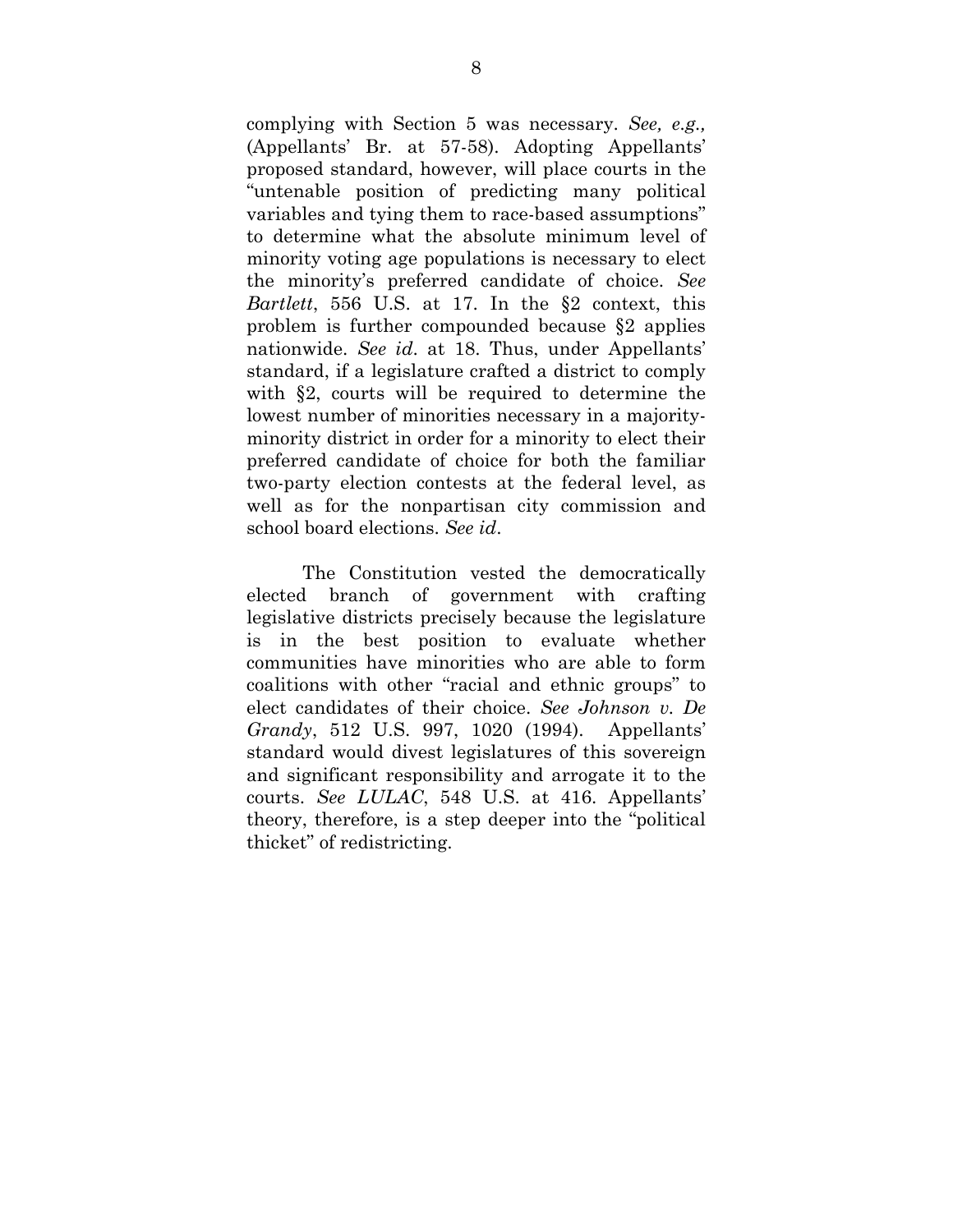#### B. Appellants' Theory Conflicts With The VRA's Preference For Supermajority Districts.

Prior to reducing BVAP in majority-minority districts, the VRA requires the State to support its decision with evidence of a decrease in racial polarized voting.

Under Appellants' theory, however, for a district to maintain its BVAP and be narrowly tailored, the Appellants want the State to produce evidence that the district requires the BVAP percentage. This "heads I win, tails you lose" approach to redistricting is incorrect and must be rejected.

Furthermore, when courts devise remedial plans, they often use a 65% minority population guideline. Considering how courts have used guidelines, Virginia' 55% target must be narrowly tailored.

> *i. The Evidence Before The Virginia General Assembly Required The House To Maintain The 12 Majority-Minority Districts; To Do Otherwise Risked Retrogression.*

Subsequent to the Loewen report, *see infra* at 10, and due to Virginia's off-year election calendar, the number of elections available for analysis was small. JA2020-21. The Virginia delegates reviewed evidence of population trends and previous election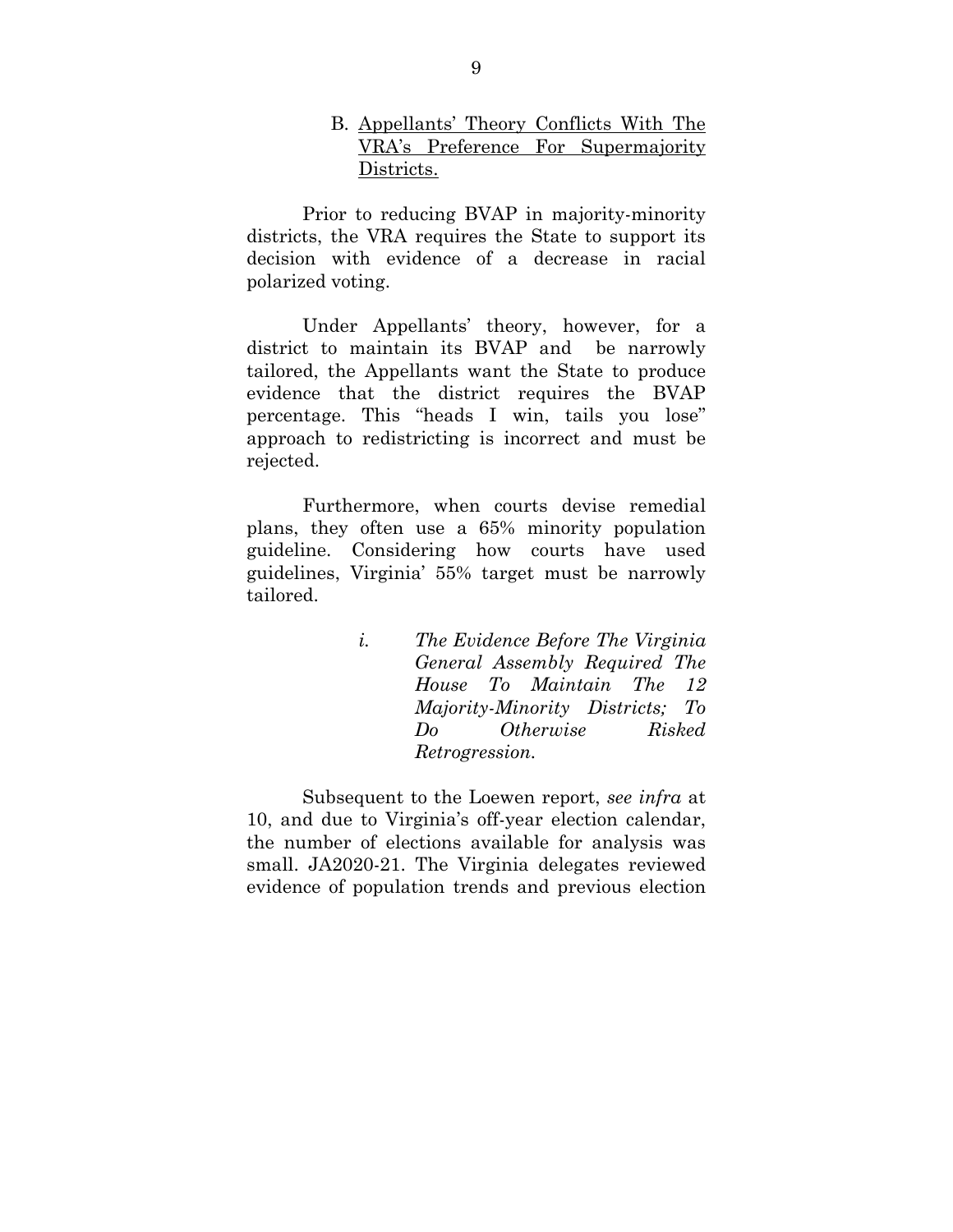results and determined that a target of 55% BVAP was necessary to comply with §5 of the VRA. *See infra* at 17.

From the previous round of a redistricting, an expert report was produced in the *Wilkins* litigation2 that analyzed racial polarization and the ability of African-Americans to elect their preferred candidate of choice. The report concluded that districts between 55% and 62% are not packed because throughout the 1990s, African-Americans were unable to elect their preferred candidate of choice in any district below 52.5%. The report warned that decreasing BVAP in districts with 55% to 62% BVAP would jeopardize the ability of African-Americans in those districts to elect their preferred candidate of choice. *See* James W. Loewen, *Report on Factual and Statistical Issues Raised in "Bill of Complaint" filed by Douglas West, et al. With Comments on Expert Reports by Drs. David Lublin and Alan Lichtman* at 43 (Aug. 31, 2001) (reproduced at App. A., 4-5).

Importantly, when analyzing whether a district is narrowly tailored to comply with the VRA, the report made an important concession: determining the precise number of minority voting age population for a district is "not an exact science." *See id*. at 43. This comment is unremarkable considering that with election polls, there is generally a margin of error of plus or minus 3%. Therefore, to craft a narrowly tailored district to

 

<sup>2</sup> *Wilkins v. West*, 264 Va. 447, 571 S.E.2d 100 (Va. 2002).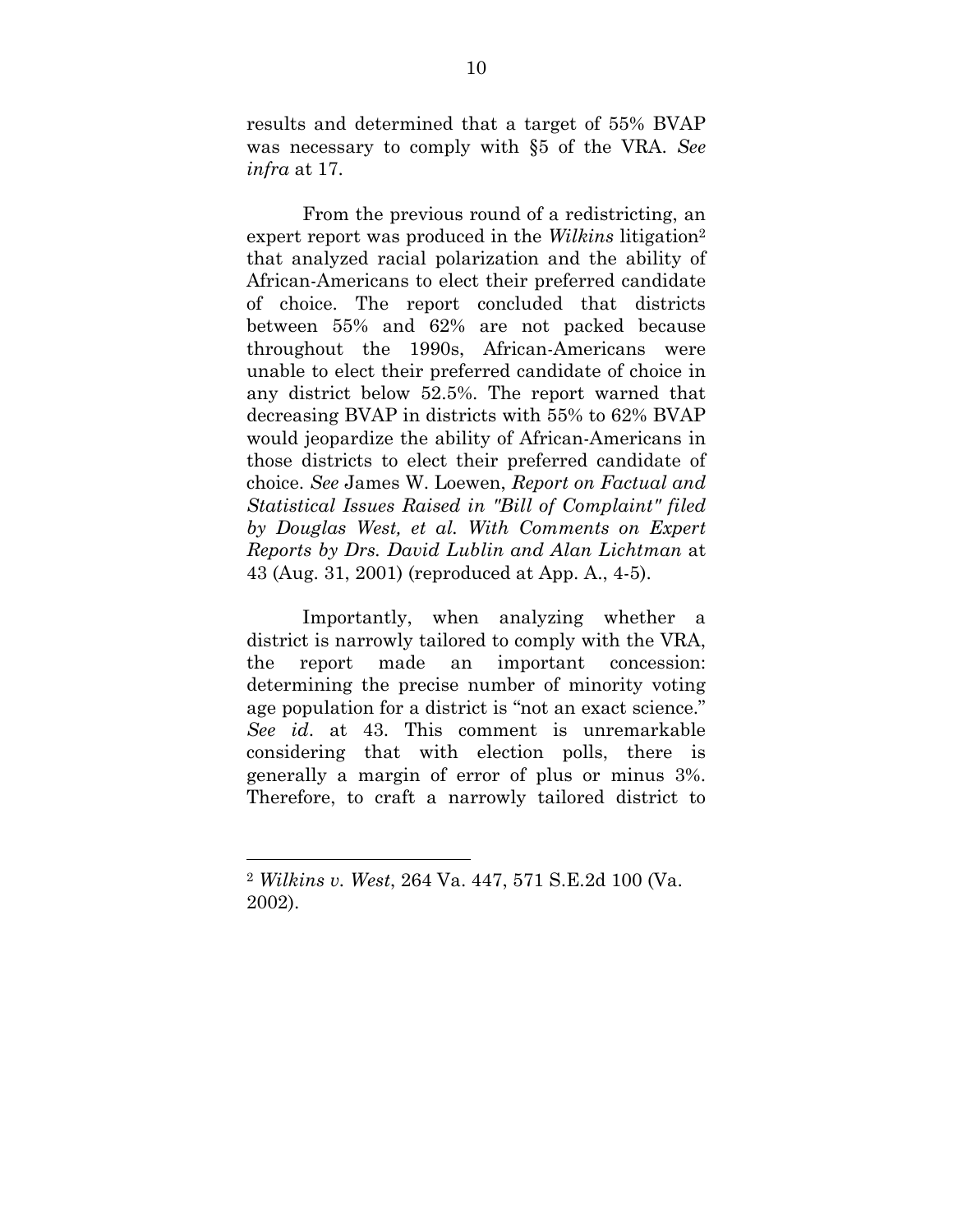comply with §5 of the VRA, States must have some statistical cushion when crafting districts.

The House of Delegates was, however, without evidence that there was a reduction in racially polarized voting. §5 therefore prohibits a reduction of BVAP in the 12 majority-minority districts. Appellants' theory of the Equal Protection Clause, on the other hand, *requires* that for a district to be narrowly tailored, Virginia must prove that racially polarized voting exists such that the 55% target is necessary. (Appellants' Br. at 57-58). This is a classic "heads I win, tails you lose" approach to redistricting that is incorrect and must be rejected.

After the Supreme Court's ruling in *Georgia v. Ashcroft*, 539 U.S. 461 (2003), Congress amended §5 of the VRA to adopt the views articulated in Justice Souter's dissent. *See Ala. Legis. Black Caucus v. Alabama,* 135 S. Ct. 1257, 1273 (2015). In his dissent, Justice Souter made clear that where there is evidence of high racial polarization in voting or where there is insufficient evidence of white crossover voting, "a reduction in supermajority districts must be treated as potentially and fatally retrogressive, the burden of persuasion always being on the State." *See Georgia*, 539 U.S. at 493 (Souter, J., dissenting). Therefore, any reduction in minority voting strength from the Benchmark level is evidence of retrogression, unless the jurisdiction can prove that this reduction did not harm the ability of the minority community to elect their preferred candidate of choice. *See Georgia*, 539 U.S. at 493.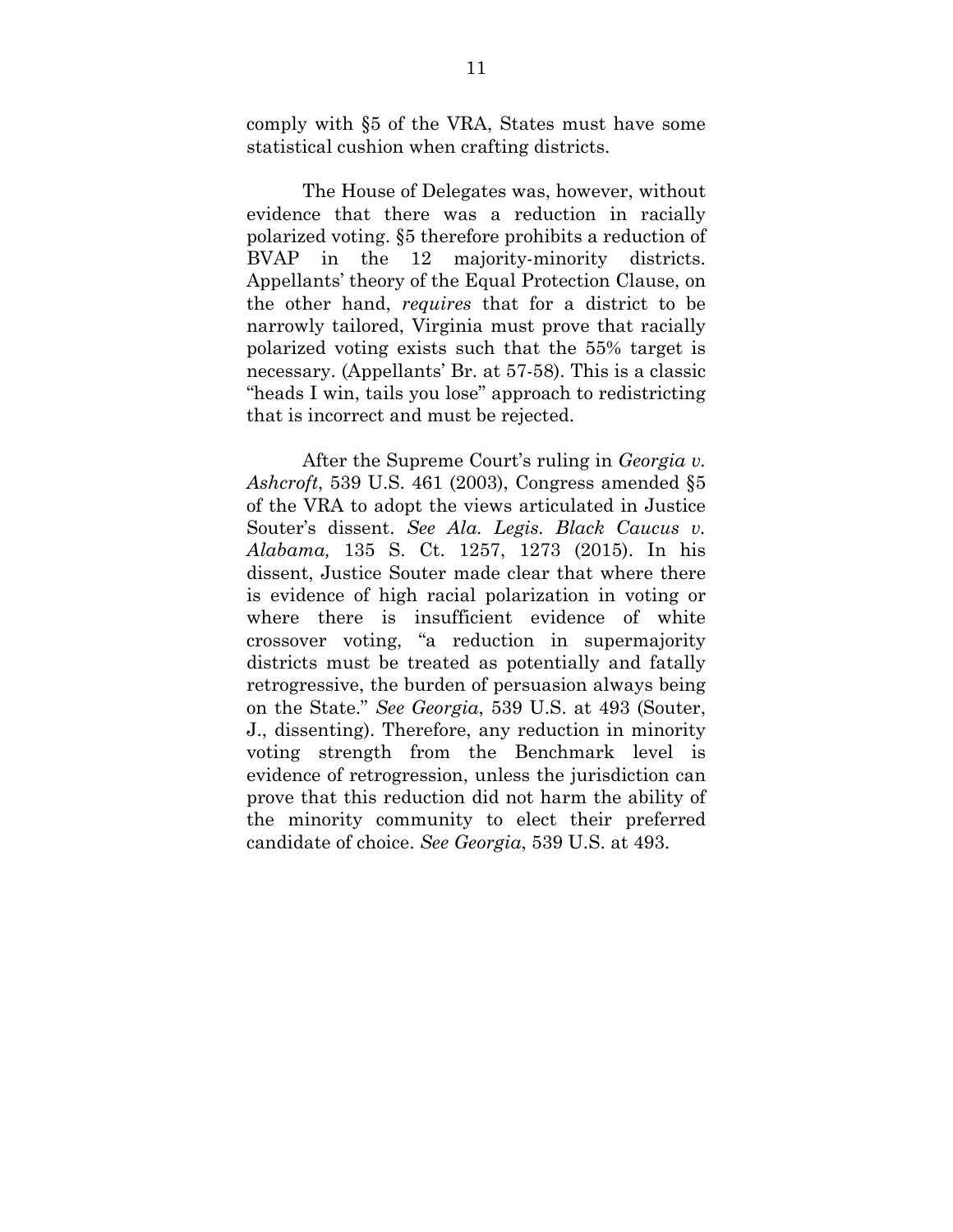Justice Souter's presumption, combined with Appellants' theory, is the classic "heads I win, tails you lose approach [and] cannot be correct." *See FEC v. Wis. Right to Life, Inc*., 551 U.S. 449, 471 (2007). Appellants contend that the Equal Protection Clause requires the reduction of BVAP from 55% to 50% unless the State can prove racially polarized voting at levels that make the 55% target necessary. (Appellants' Br. at 57-58). Adopting Appellants' theory places Virginia between a voting rights Scylla and an equal protection Charybdis that will subject states to incessant litigation. *See Ala. Legis. Black Caucus*, 135 S. Ct. at 1273-74 ("The law cannot lay a trap for an unwary legislature, condemning its redistricting plan as either (1) unconstitutional racial gerrymandering should the legislature place *a few too many* minority voters in a district or (2) retrogressive under §5 should the legislature place *a few too few*.") (emphasis added). Furthermore, this Court's pronouncement in *Alabama Legislative Black Caucus* recognized what the *Loewen* report stated: that the precise level of minority voting age population in a district that is necessary for minorities to elect their preferred candidate of choice is not an exact science. App. A. 4.

Moreover,, this Court cannot adopt Appellants' standard without divesting states of their discretion to narrowly tailor districts to comply with §5. *See Bartlett*, 556 U.S. at 23 ("Much like § 5, § 2 allows States to choose their own method of complying with the Voting Rights Act.").

This Court should affirm the district court so Virginia can maintain its constitutionally vested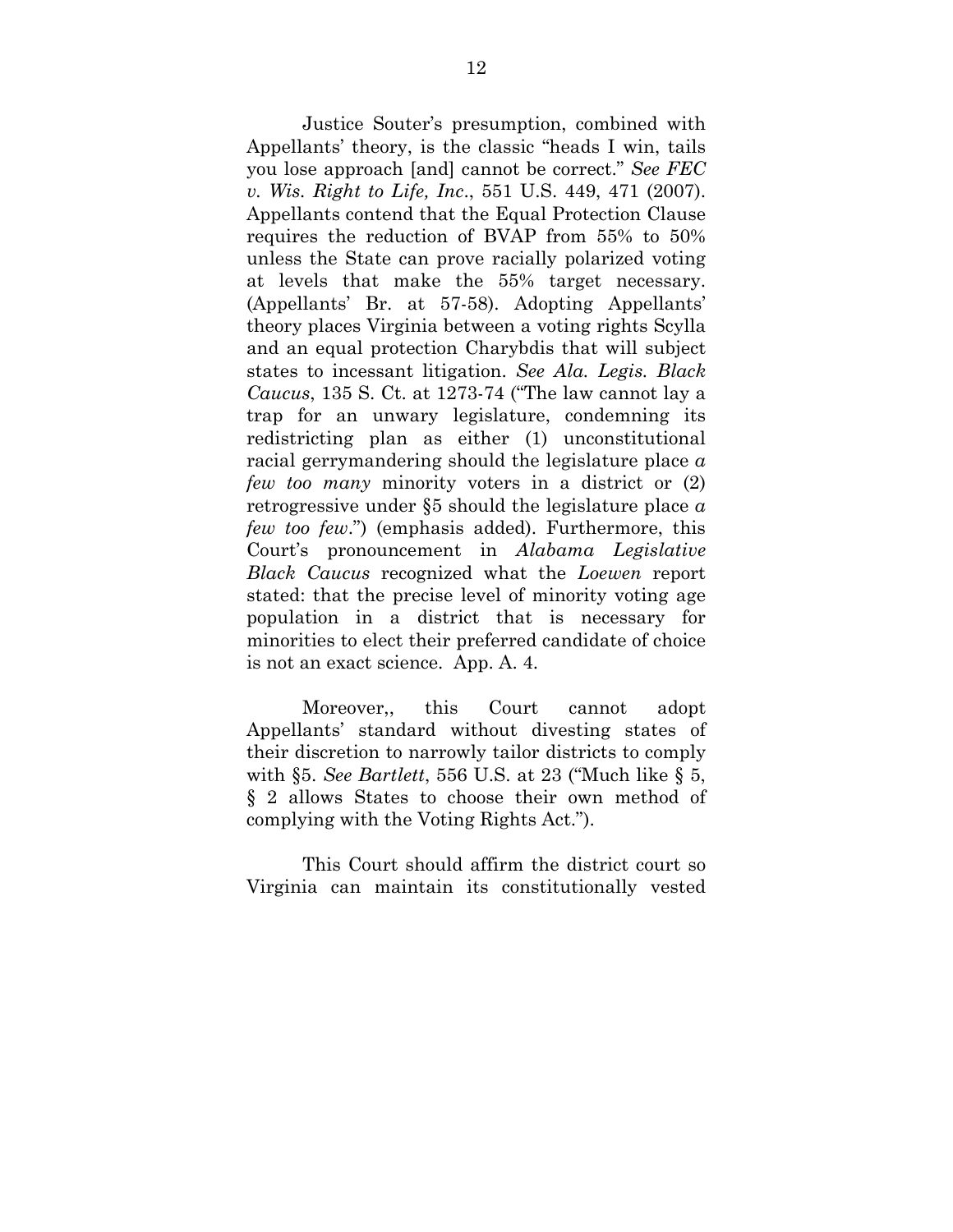discretion to craft districts that are narrowly tailored to comply with §5.

> *ii. When Courts Become Involved In*  §*2 Cases, Courts Regularly Impose Supermajority Remedial Districts.*

 When courts do become involved in redistricting, they routinely require the legislature to draw stronger majority-minority districts beyond the 55% target that the Virginia House of Delegates used. *See, e.g., Shirt v. Hazeltine,* 461 F.3d 1011, 1023-24 (8th Cir. 2006) (stating that the remedial plan in that case crafted districts that were greater than 65% Native-American and further noting that courts generally use a 65% guideline when crafting remedial districts in §2 cases, and concluding that §5 was not violated where the remedial plan created an additional Native American majority-minority district); *see also Ketchum v. Byrne,* 740 F.2d 1398, 1402 (7th Cir. 1984) (recognizing that there exists a 65% guideline in remedying Section 2 violations); *Neal v. Coleburn,* 689 F. Supp. 1426, 1438 (E.D. Va. 1988) (same). Additionally, §2 only protects those districts that are greater than 50% minority population. *See Bartlett*, 556 U.S. at 19-20. Courts have derived this 65% guideline from evidence based assumptions. Courts take a 50% +1 majority and add an additional "5% for young population, 5% for low voter registration and 5% for low voter turnout . . . ." *Ketchum*, 740 F.2d at 1415.

 Virginia's 55% target is narrowly tailored. Courts often order remedial plans containing a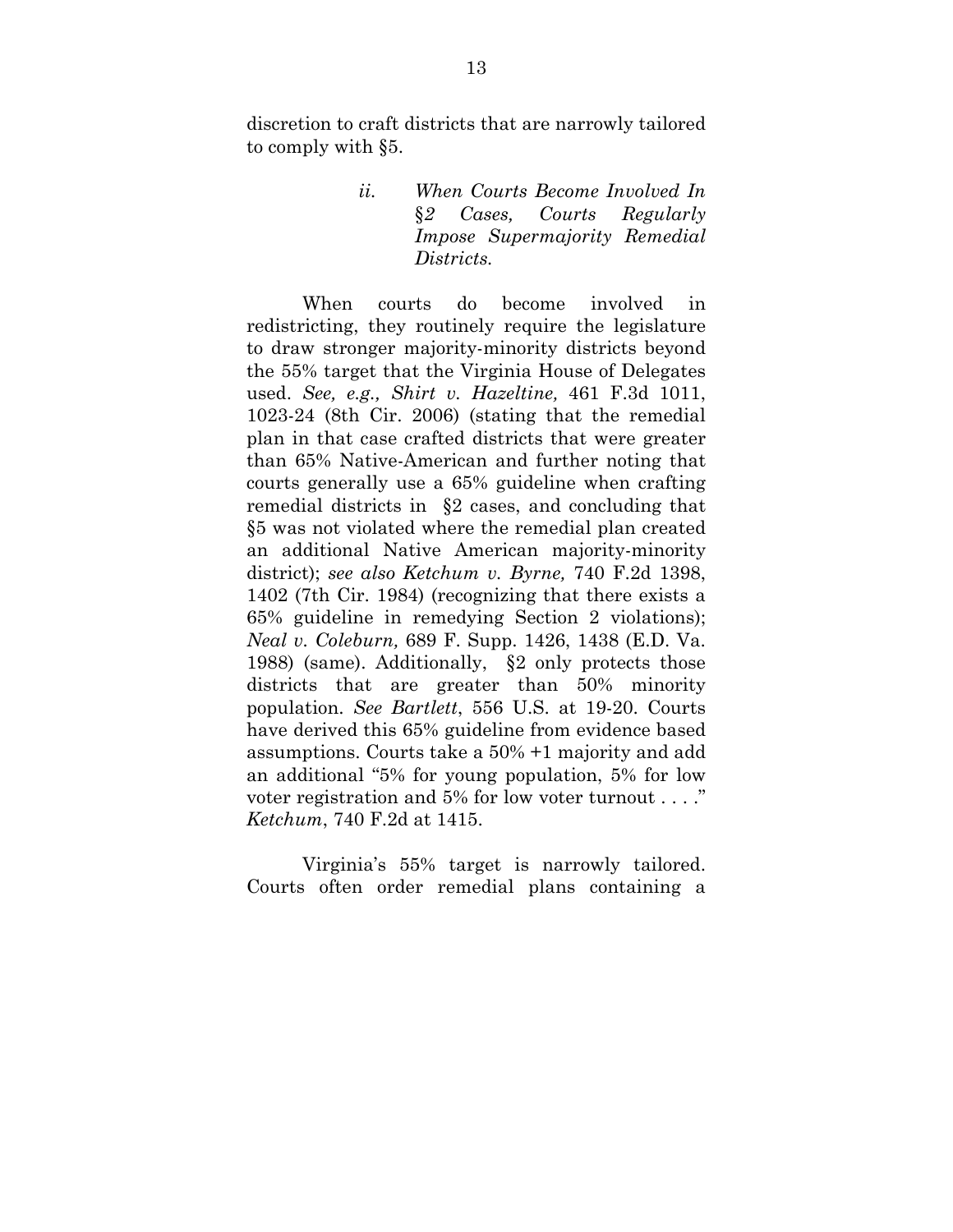supermajority-minority district. This Court should not disturb the General Assembly's discretionary determination of a 55% BVAP target.

#### C. In Redistricting Cases, Courts Are Reluctant To Adopt Doctrines Imposing Mathematical Precision.

Appellants' proposal—that a majorityminority district is narrowly tailored only if it is just barely sufficient for the minority to elect their preferred candidate of choice (Appellants' Br. at 57)—is in tension with this Court's reluctance to demand mathematical precision under the Equal Protection Clause's One Person, One Vote jurisprudence.

This reluctance to demand precise numbers in §5 is consistent with this Court's reluctance of creating precise numerical numbers in the One Person, One Vote context. *See Roman v. Sincock,* 377 U.S. 695, 710 (1964) ("[I]t is neither practicable nor desirable to establish rigid mathematical standards for evaluating the constitutional validity of a state legislative apportionment scheme under the Equal Protection Clause."); *Mahan v. Howell*, 410 U.S. 315, 329 (1973) ("Neither courts nor legislatures are furnished any specialized calipers that enable them to extract from the general language of the Equal Protection Clause of the Fourteenth Amendment the mathematical formula that establishes what range of percentage deviations is permissible, and what is not."); *see also Ala. Legis. Black Caucus,* 135 S. Ct. at 1273 (stating that courts should not rely mechanically upon numerical percentages); *see also*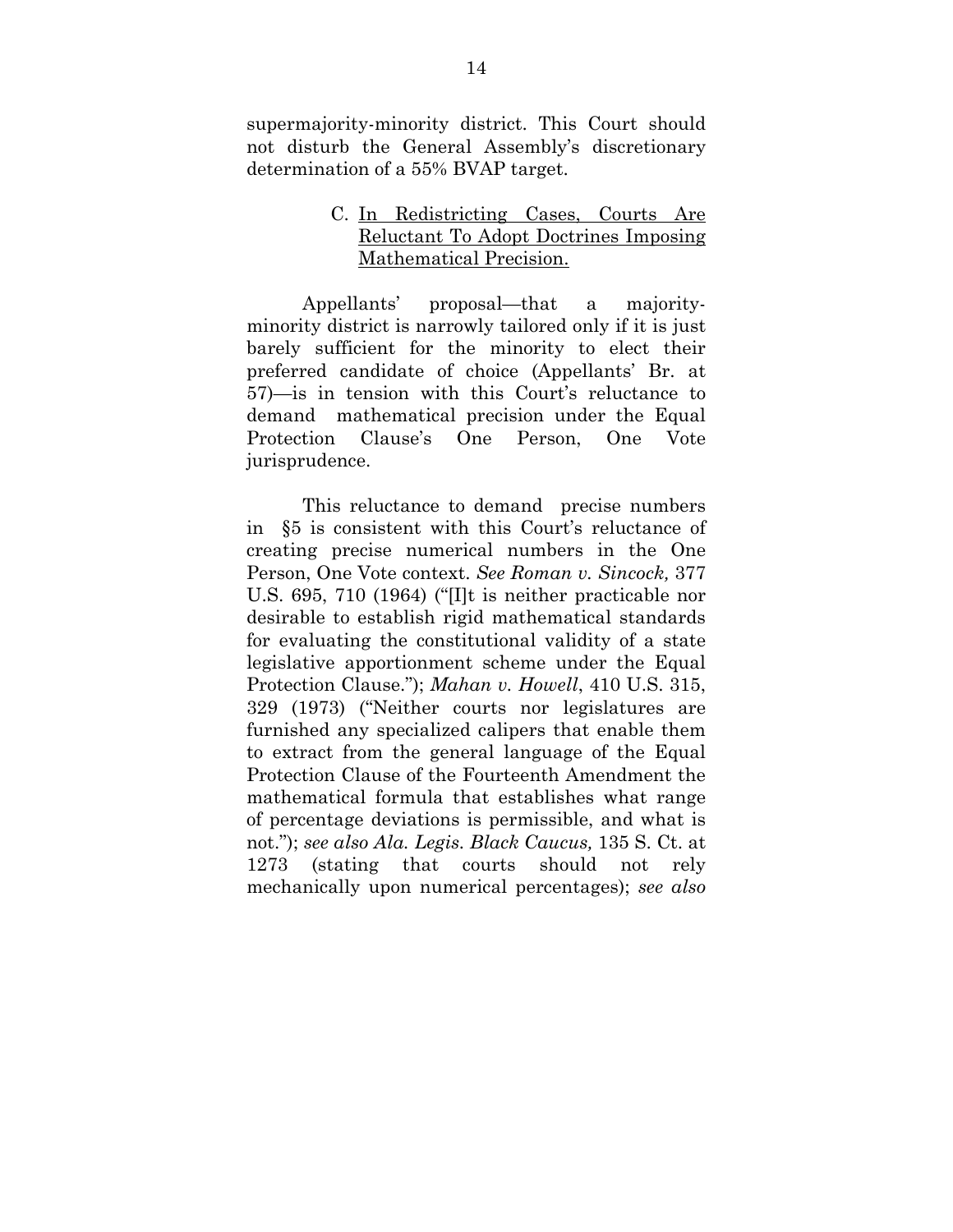App. A., 4-5. It would be a strange result where the Equal Protection Clause under a *Shaw* claim would require a State to produce with mathematical precision the lowest number of minority voters required to be narrowly tailored, but then for a One Person, One Vote claim, hold that the Equal Protection Clause does not demand mathematical precision and affords legislatures the discretion to achieve traditional redistricting criteria.

> D. The Virginia General Assembly Exercised Its Discretion In Adopting Twelve Majority-Minority Districts In Consultation With And The Approval Of The House Black Caucus.

The 12 majority-minority districts are narrowly tailored because the General Assembly analyzed the population trends and voting history of each district. The House of Delegates prudently determined that a 55% target was necessary for the African-American members residing in those districts to elect their preferred candidate of choice. *See Ala. Leg. Black Caucus*, 135 S. Ct. at 1273-74. This determination was made in consultation with and with the assent of the members of the Virginia House Black Caucus.

As Appellees correctly note, Delegate Chris Jones assiduously traversed the Commonwealth to obtain the opinions of "local elected officials, registrars, community leaders . . . [and] private citizens." JA278, 594 (Appellees' Br. at 7). As is discussed *infra* at 18, Democrats praised Delegate Chris Jones for his bipartisan efforts. (JA216-17). As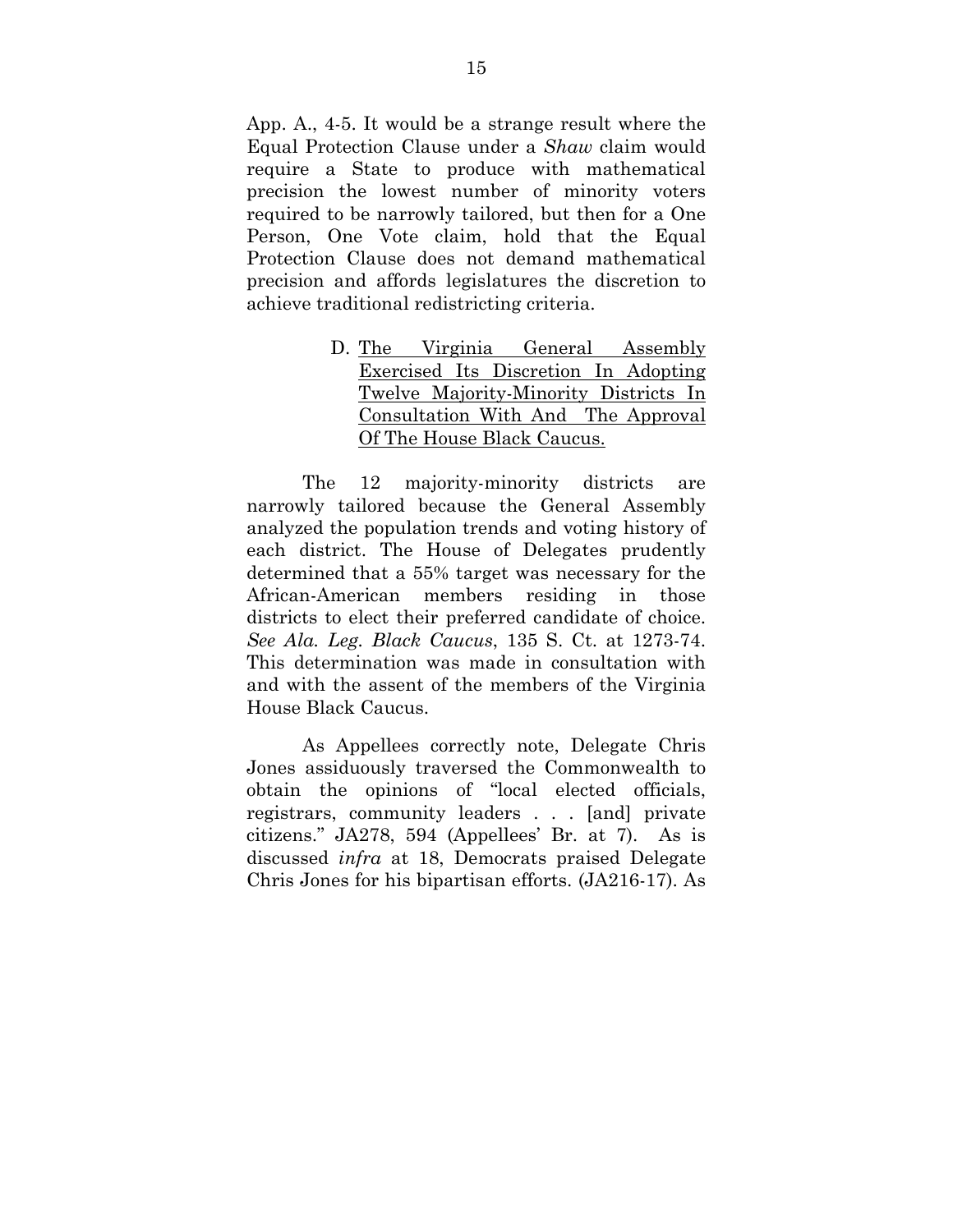a result, a supermajority of Democrat Delegates and a supermajority of Delegates within the Black Caucus supported Delegate Jones's redistricting plan. JA1175.

Delegate Rosalyn Dance (D-63), of Petersburg, explained why the redistricting committee believed that the 55% BVAP was necessary. Delegate Dance supported the plan precisely because "it does support the 12 minority districts that we have now and it does provide the 55% voting strength that I was concerned about." (Dance 1, 0:34-0:45) (*available at*  http://hispanicleadershipfund.org/wp-

content/uploads/2016/10/PX-36-Dance.m4v) (last visited Oct. 24, 2016) . She stated that as an African-American, she was most concerned with compliance with the Voting Rights Act, and making sure that the 12 minority districts were strong. (Dance 2, 1:54- 2:07) (*available at* http://hispanicleadershipfund.org/wp-

content/uploads/2016/10/PX-34-Dance.m4v) (last visited Oct. 24, 2016). Delegate Dance stated that she and the redistricting committee arrived at the 55% target because she "looked at the model and looked at the trending as far as what happened over the last 10 years." (Dance 1, 0:46-0:51). The population trends that concerned Delegate Dance were the population shifts out of and around the districts. (Dance 2, 2:10-2:17). She stated that "to maintain those 12 districts, it required some movement and sometimes not perfect adjustments between precincts." (Dance 2, 2:18-2:27). Delegate Dance then provided an example of why the committee arrived at the 55% target:

Delegate Tyler's area, the 75th because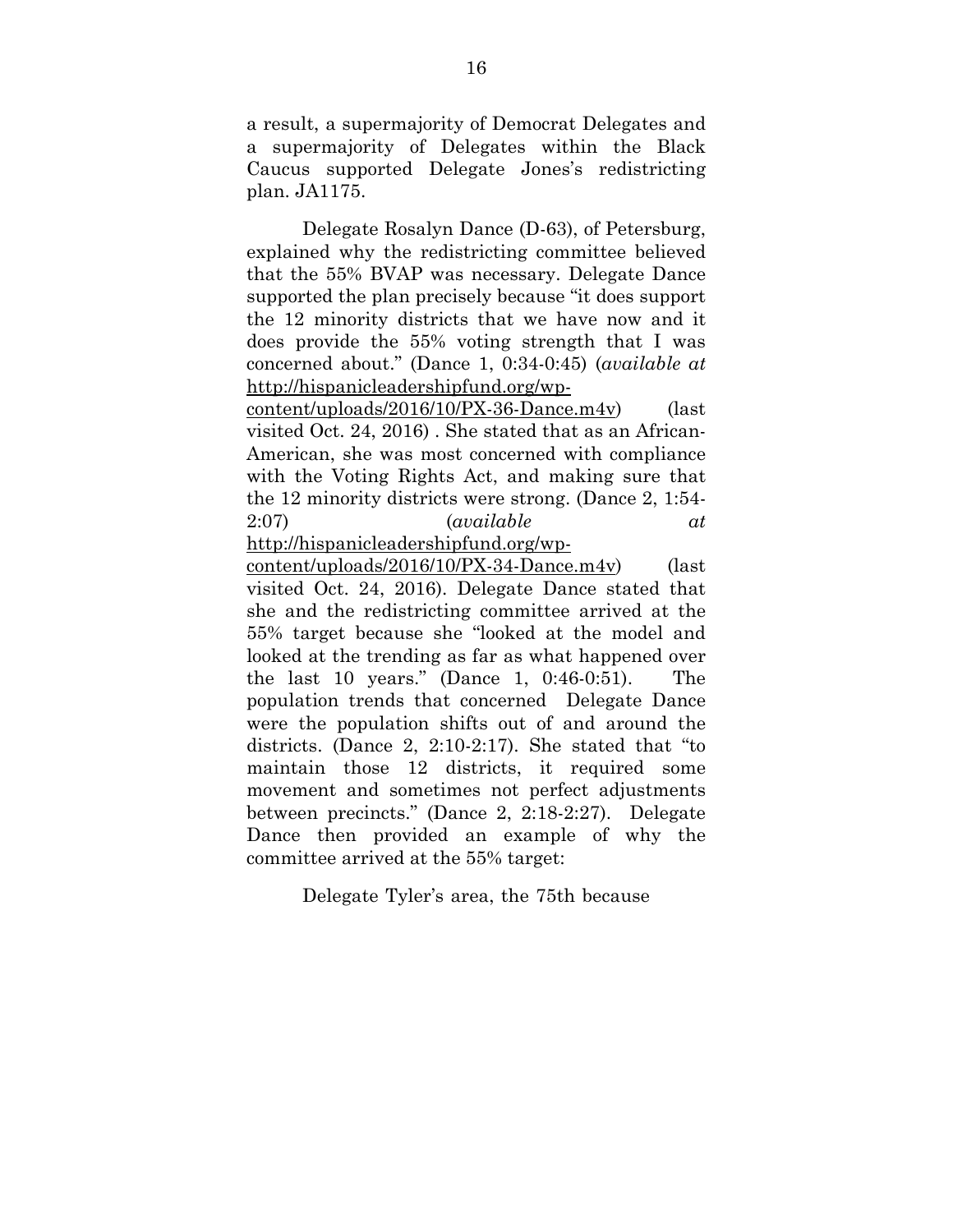Delegate Tyler is an African-American that now finally sits in the minority seat that's been there for years. But there have been three tries by minorities in the past to win that seat and they were not able to do so and if that district is below that 55% voting strength, then I don't think she would be able to hold the seat that she now holds today.

(Dance 1, 0:59-1:27).

The 55% level of voting strength was an issue that greatly concerned Delegate Dance and she stated that the 55% target made her happy to support the plan. (Dance 1, 1:30-1:36). This goal provides African-Americans with a voice that enables them to choose the preferred candidate of their choice. (Dance 1, 2:20-2:35).

The use of a 55% target was not done in a manner to harm African-Americans. Delegate Lionell Spruill, Sr. (D-77), of Chesapeake, noted that Delegate Chris Jones listened to the concerns of the Black Caucus and answered mostly every concern of the Black Caucus. (Spruill 1, 1:25-1:35) (*available at* http://hispanicleadershipfund.org/wp-

content/uploads/2016/10/PX-36-

Spruill Part 01.mp4). Delegate Spruill continued saying that the Black Caucus had input and because of this, Delegate Spruill told future plaintiffs:

So when you go to court don't say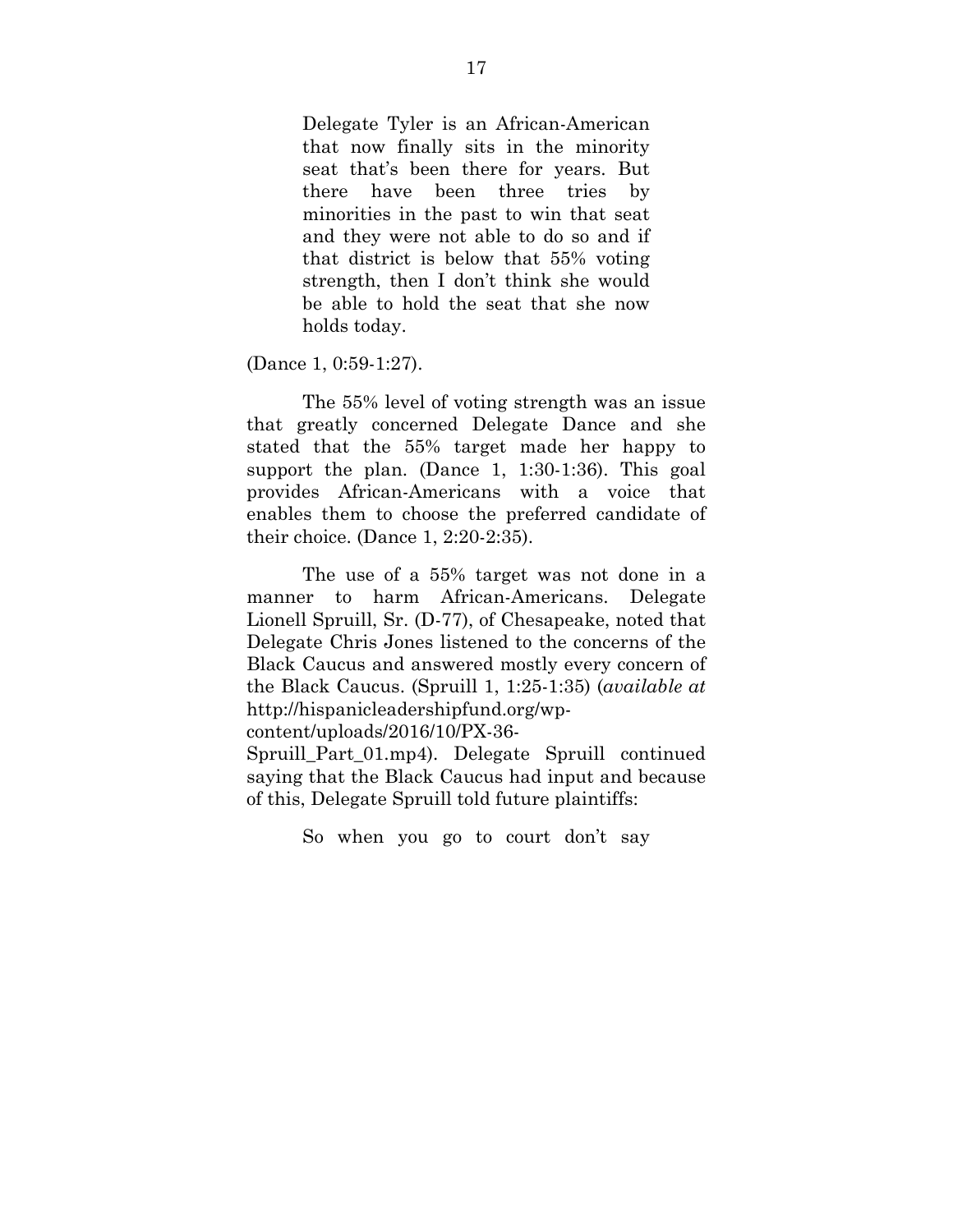they're trying to dilute the black vote3 . . . So I ask you all to do this. Is that if you are going to look at and look out for the black community, we ask you all, look at who has come to us, look at who has worked with us to try to make sure that we maintained what we got. Who has been that person? That person has been Delegate Chris Jones.

#### (Spruill 1, 5:32-5:37; 9:59-10:16) (*available at* http://hispanicleadershipfund.org/wp‐ content/uploads/2016/10/PX‐36‐ Spruill Part 02.mp4)

 

In fact, Democrat Delegate David Englin took great offense to anyone who suggested this plan was harmful to African-Americans. After reciting the

<sup>3</sup> Delegate Spruill's first election victory was in 1993 where he first defeated a white Democrat in the primary. This election is discussed in the *Loewen*  report. This lends more import to Delegate Spruill's statements, since he was involved in the *Wilkins*  litigation and his 1993 election was one of those studied where the report concluded that if the African-American population in Spruill's district is reduced from majority to minority population, African-Americans may be unable to elect Delegate Spruill as their preferred candidate of choice. *See*  App. A., 1-3. *See also* (Spruill 2, 0:14-1:57) (discussing the history of redistricting efforts in Chesapeake in the 1980s) (*available at* http://hispanicleadershipfund.org/wpcontent/uploads/2016/10/PX-34-Spruill.m4v) (last

visited Oct. 24, 2016).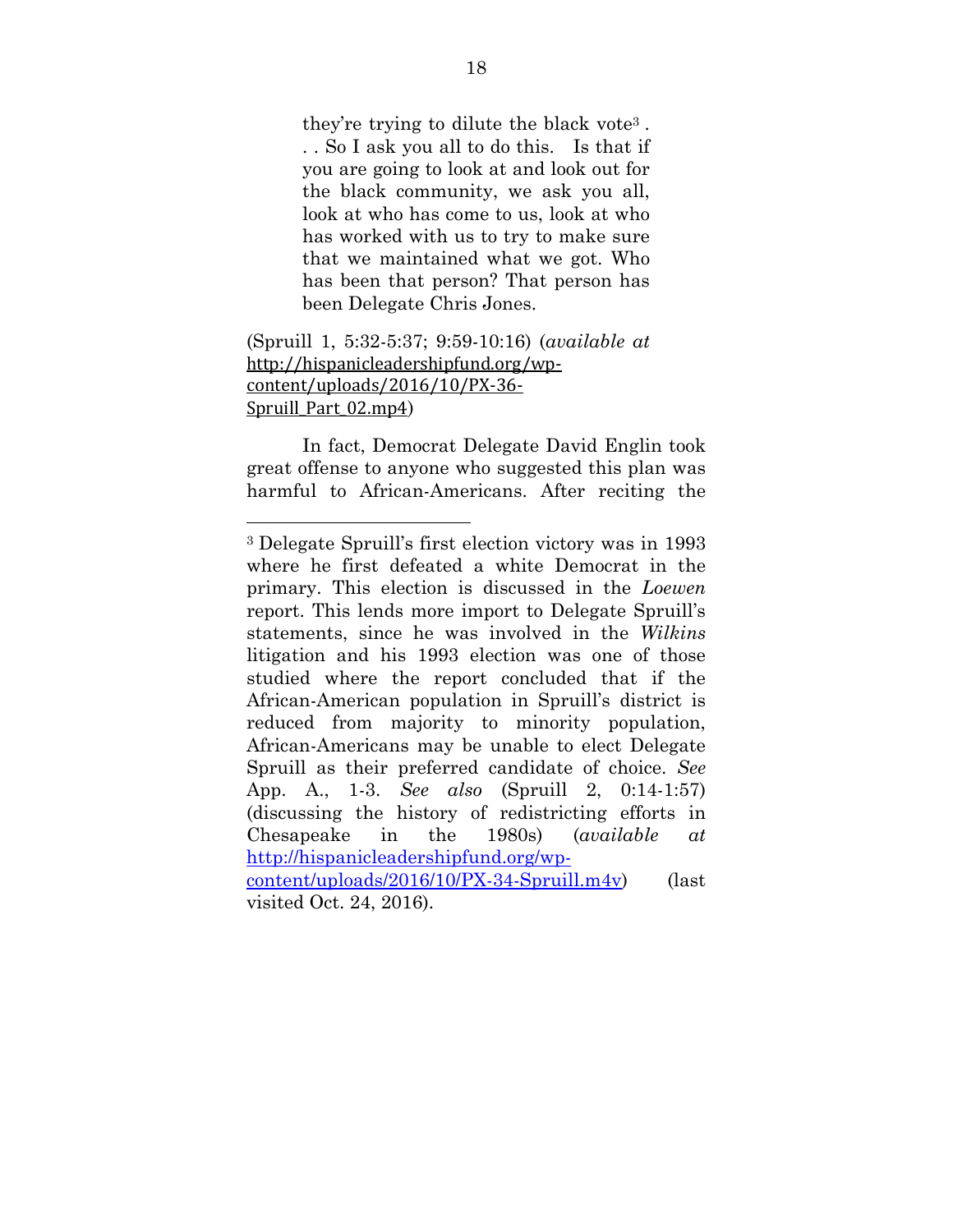litany of the plans' objective mathematical facts and how it was the best plan presented, (Englin, 2:15- 4:02) (*available at*

http://hispanicleadershipfund.org/wp-

content/uploads/2016/10/DX-03-Englin.m4v) (last visited Oct. 24, 2016), he stated that to suggest that he and other Democrats who were supporting this redistricting plan were supporting a plan that was "bad for minorities" and were therefore "trying to harm minorities" or "not sufficiently standing up for minorities" is "an affront and offense that is not borne out by the facts." (Englin, 4:40-4:43; 5:07-5:20). To Delegate Englin, to say that the redistricting plan was harmful to minorities was offensive because:

> Members of this Democratic Caucus time and again have fought in subcommittee, in committee, on this floor, and in their communities, some people for decades in their communities, to advance and protect the rights and freedoms of minorities of all kinds.

(Englin, 4:50-5:07).

The Black Caucus Democrats and Democrat Delegate Englin all acknowledged that although the Republicans were not required to care "one iota" of what the Democrats wanted in drafting the plan. Delegate Englin stated that Democrats did have "a substantive role in developing the plan before us." (Englin, 4:10-4:24). Delegate Spruill too acknowledged that the Black Caucus was able to provide substantive input, saying that Delegate Chris Jones was the only person to come to the Black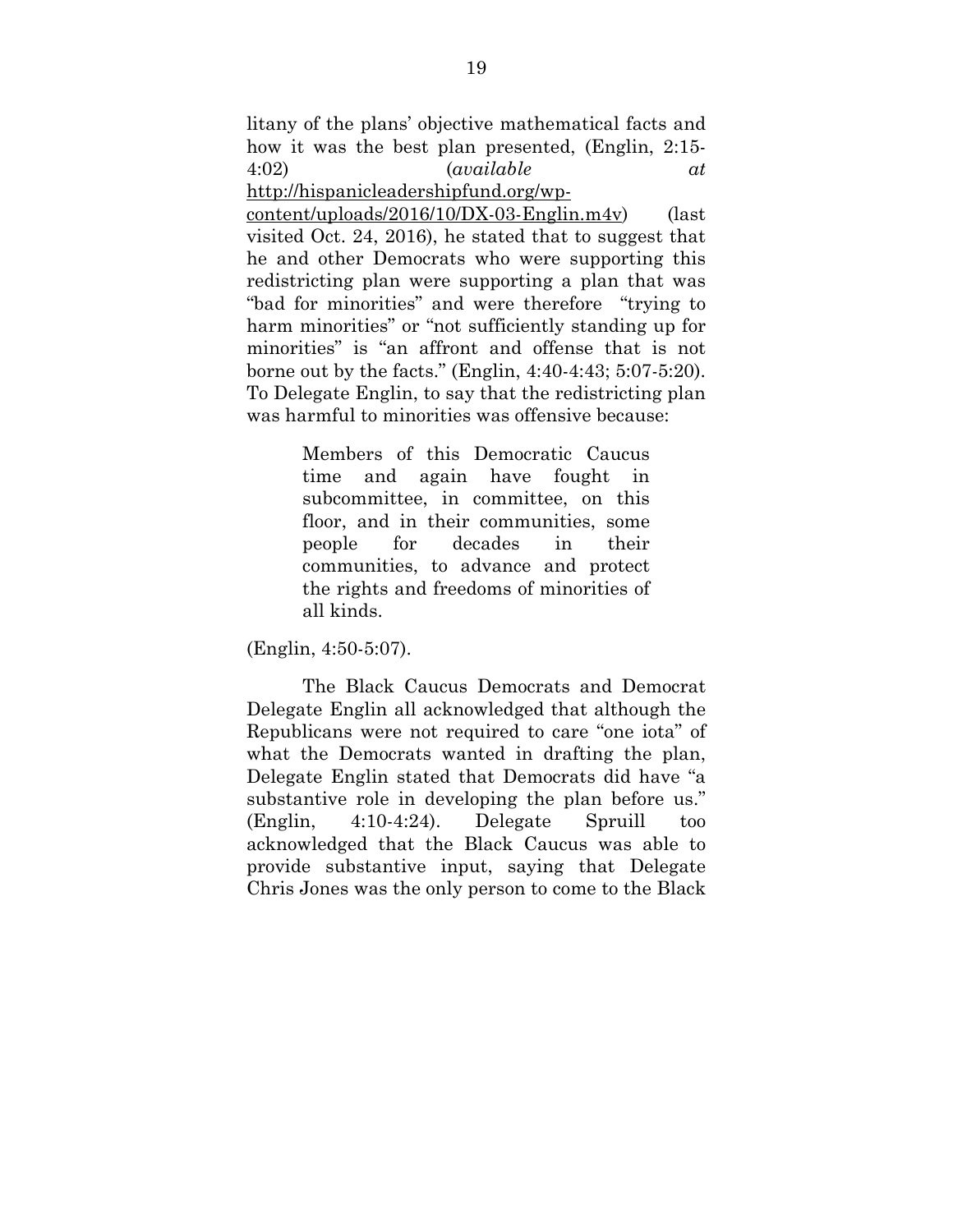Caucus to consult with them and address their concerns, saying that Chris Jones was fair, and that the Black Caucus got "two or three bones." (Spruill 1, 1:25-1:45); *see also* (Spruill 2, 3:55-4:04; 4:40-5:08) (*available at* http://hispanicleadershipfund.org/wpcontent/uploads/2016/10/PX-34-Spruill.m4v) (last visited Oct. 24, 2016). Delegate Dance used this reasoning in stating that she thought Delegate Chris Jones' plan was the best compromise plan. She succinctly summarized how the plan was crafted:

> It is truly an example, I found to be, of bipartisanship because there were no grey lines. Whether you're a Democrat or a Republican and you're assigned to draw those lines, you would have found much difficulty . . . But I will say that it is one that had a lot of impact from both sides of the aisle. I know because I tried to reach out to all those that I could on my side of the aisle and I know that our chair Delegate Jones was willing to listen to anything and everything that we threw to him to consider as he developed his plan.

(Dance 2, 0:57-1:52).

In the end, although perhaps not perfect, the delegates were happy with their districts. Delegate Onzlee Ware (D-11), of Roanoke, and a member of the Black Caucus explained his support of how the plan crafted his district:

> They fixed my district from the atrocity that it was ten years ago. They made it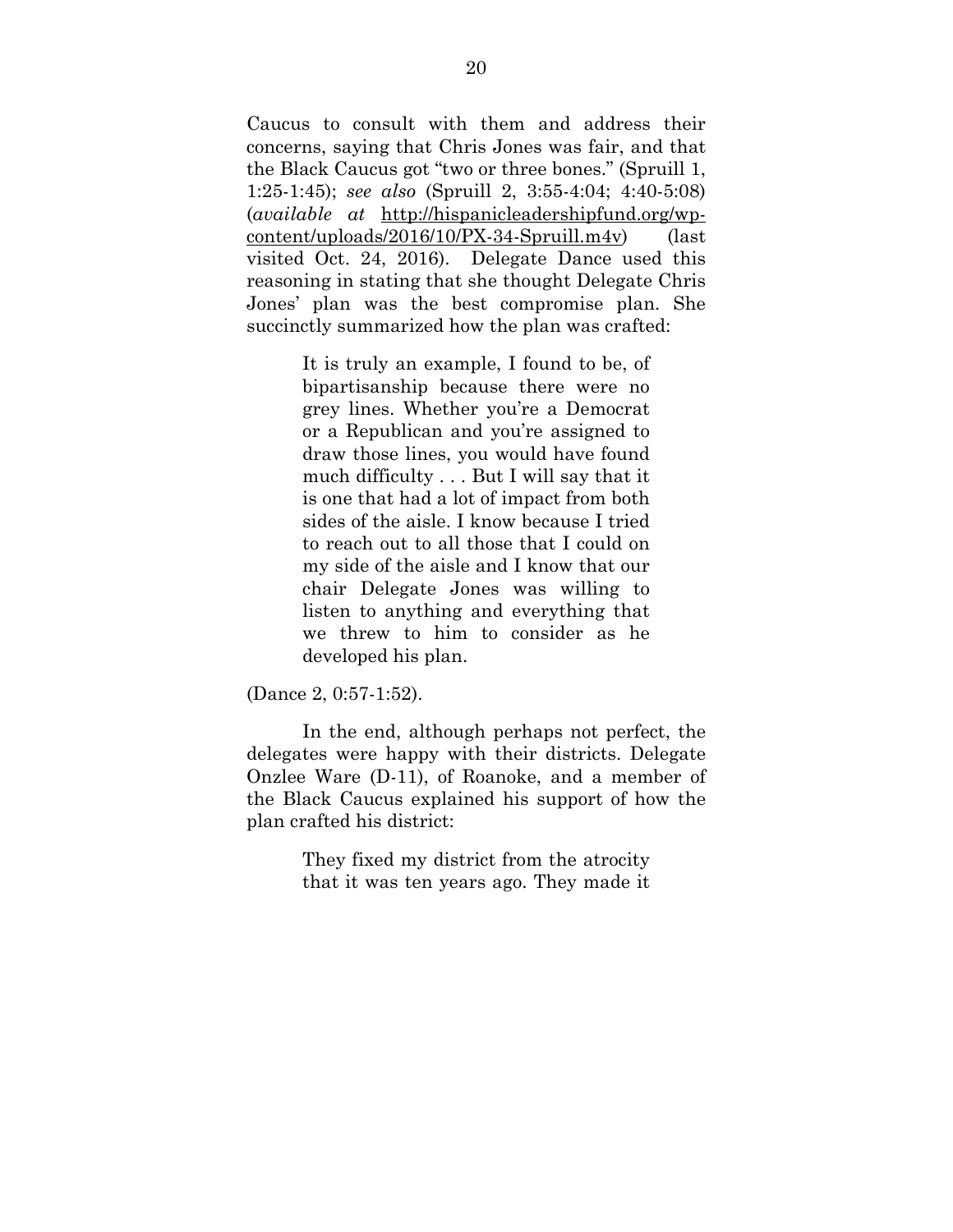compact. They made it contiguous. They made it a district of community interest. . . . For once in the history of . . . if we get something that we want, why should we be ashamed of it? Why should I be upset about the fact that I have a good district with African-American and white people in it?

*See* (Ware, 2:20-2:31; 3:49-4:03) (*available at*  http://hispanicleadershipfund.org/wpcontent/uploads/2016/10/PX-41-Ware.m4v) (last visited Oct. 24, 2016).

These floor speeches are probative evidence that there was no intentional discrimination on the part of the Virginia General Assembly when it adopted this plan. *See Voinovich*, 507 U.S. at 160 (rejecting an intentional discrimination claim in part because the redistricting chairman relied on the opinions of the Ohio NAACP, the Black Elected Democrats of Ohio, and other civil rights groups in crafting legislative districts and the NAACP supported the plan); *see Georgia*, 539 U.S. at 484 ("[I]t is also significant, though not dispositive, whether the representatives elected from the very districts created and protected by the Voting Rights Act support the new districting plan"); *see also id*. at 503 (Souter, J. dissenting) ("The District Court majority explained that the 'legislators' support is, in the end, far more probative of a lack of retrogressive *purpose* than of an absence of retrogressive *effect*.'") (emphasis in the original). Instead, this evidence demonstrates that there were substantial discussions between Democrats and Republicans, racial minorities and non-minorities, and these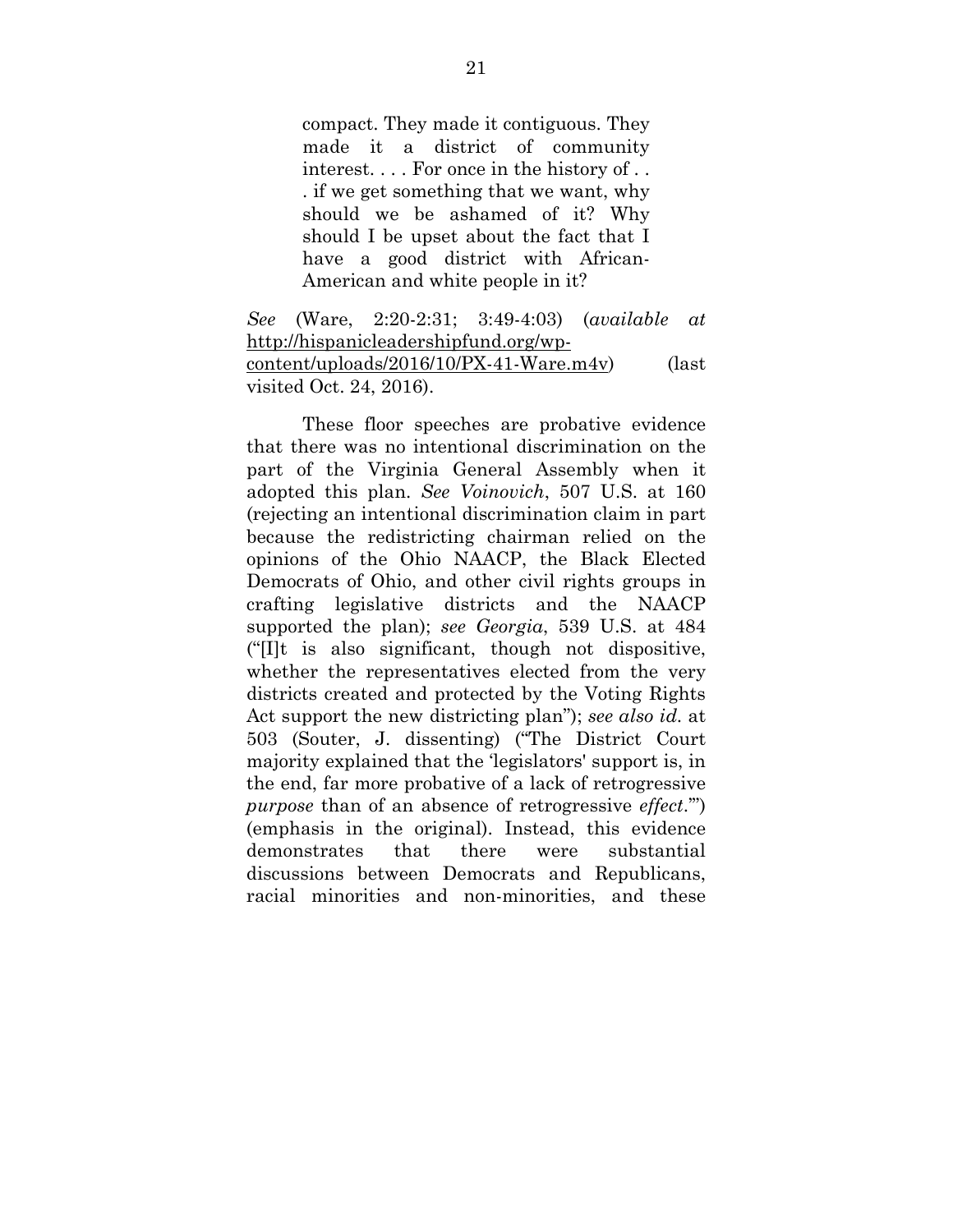discussions resulted in the enacted districts. That nearly all African-American Delegates supported this plan is significant evidence that Virginia's adopted House plan is not the product of intentional discrimination, nor does it have the effect of intentional discrimination.

 Virginia had discretion in crafting the 12 majority-minority districts. It properly exercised this discretion in consulting with all House members, including those of the Black Caucus. As a result of this consultation, and after reviewing the available data, the House of Delegates determined that a 55% BVAP target was necessary for African-American residents in those districts to elect their preferred candidate of choice. This Court should not disturb the General Assembly's discretionary act.

| HISPANICS              |      | ARE  | тне         | FASTEST |
|------------------------|------|------|-------------|---------|
| GROWING                |      |      | DEMOGRAPHIC | GROUP   |
| AND.                   | THIS | WH.L | LIMIT       | THEIR   |
| REPRESENTATIVE GROWTH. |      |      |             |         |

Appellants' standard under which the mere use of minority voting percentage targets triggers strict scrutiny, thus compelling the State legislature to prove that the district is narrowly tailored, is especially harmful to Hispanics.

Appellants' standard that the mere use of BVAP targets triggers strict scrutiny, (Appellants' Br. at 5), will force State legislators to halt voluntarily complying with §2 of the VRA. This is so because if the mere use of minority voting age targets in crafting majority-minority districts triggers strict scrutiny—a standard where the State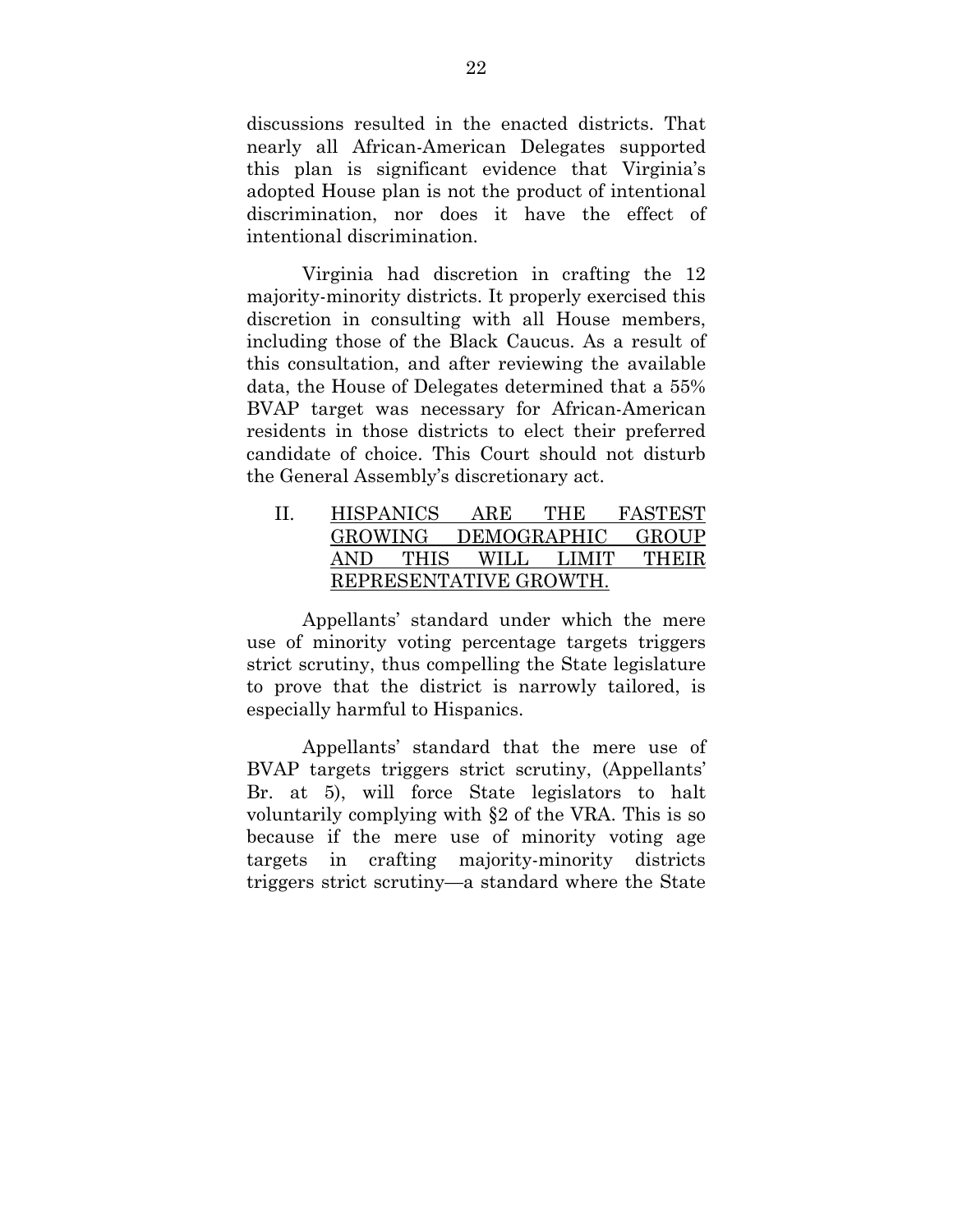has the burden of proof—legislatures will opt to simply avoid voluntarily complying with §2 in crafting majority-minority districts. This will force plaintiffs to sue under §2 where plaintiffs have the burden of proof. *See Voinovich*, 507 U.S. at 155-56.

This will have the practical effect of decreasing the number of Hispanic majorityminority districts throughout the country, despite the fact that Hispanics are this country's fastest growing population. This also means that going into the next decade, there will likely be underrepresentation of Hispanics.

### *i. Hispanics Are The Fastest Growing Population Group In The United States*.

Firstly, Hispanics are the fastest growing population group in the United States. *See* Melissa R. Michelson, *Majority-Latino Districts And Latino Political Power*, 5 Duke J. Const. Law & Pub. Pol'y 159, 172 (2010). The U.S. Census predicts that by 2050, Hispanics will represent one-third of the country's population. *See id*. A recent study by the Pew Research Center on Hispanic Trends demonstrates that in 2014, Hispanics comprised 17.3% of the U.S. population. *See Statistical Portrait of Hispanics in the United States*, Pew Research Center (April 19, 2016) (*available at* http://www.pewhispanic.org/2016/04/19/statisticalportrait-of-hispanics-in-the-united-states-keycharts/) (last visited Oct. 20, 2016). U.S. Census estimates from 2015 show that the Hispanic population will continue to grow from its current level of 55.3 million to 119 million in 2060. *See id*.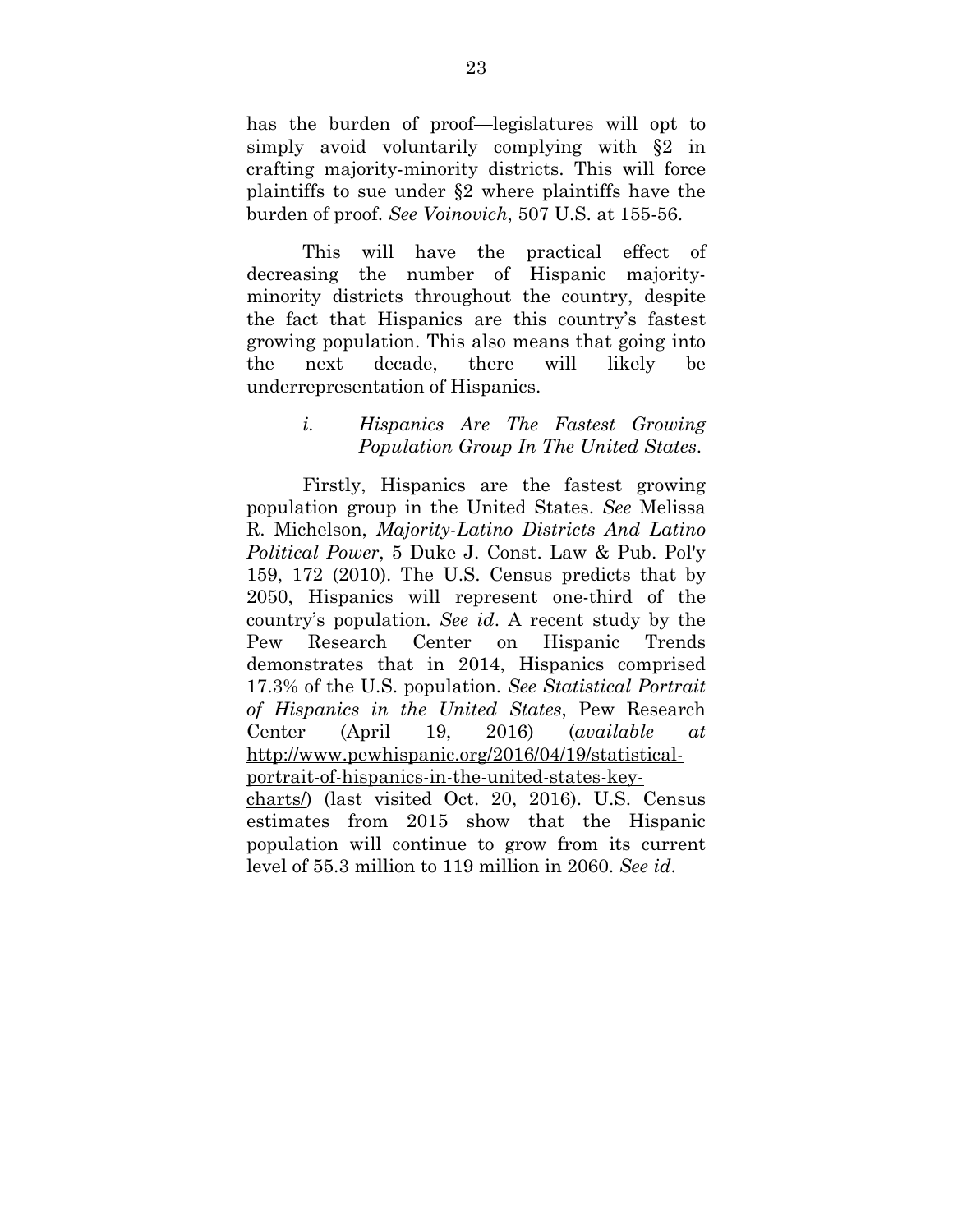As the Hispanic population grows, states should be allowed to increase the number of Hispanic majority districts. *See Johnson*, 512 U.S. at 1000.

#### *ii. Hispanic Majority Districts Are Necessary For Hispanics To Elect Their Preferred Candidates Of Choice.*

Hispanic majority districts are necessary for Hispanics to elect their preferred candidate of choice. *See* Melissa R. Michelson, *Majority-Latino Districts And Latino Political Power*, 5 Duke J. Const. Law & Pub. Pol'y at 174-75. In 2008, Hispanics were 15.4% of the population. This means that in 2008 for the U.S. House of Representatives to reflect that population, there should be sixty-seven seats in the House. *See id*. at 166. But only twenty-five Hispanics were in the House, and of these twenty-five Hispanic congressional representatives, 19 were elected from majority-Hispanic districts. *See id*. at 166-67; *compare with See* Kim Geron and James S. Lai, *Beyond Symbolic Representation: A Comparison Of The Electoral Pathways and Policy Priorities of Asian Americans and Latino Elected Officials*, 9 Asian L.J. 41, 50 (2002) (noting that in 1998, there were 39 African-American representatives in the U.S. House, 23 of which were elected from African-American-majority districts and noting that in the same year, there were 19 Hispanics, 17 of which were from Hispanic majority districts). Currently, there are 32 Hispanic members in the U.S. House of Representatives. 23 are from Hispanic majority districts, with an additional three Representatives from districts containing 46.7%, 49.4%, and 49.8% Hispanic population. *See* Appendix B; *see also*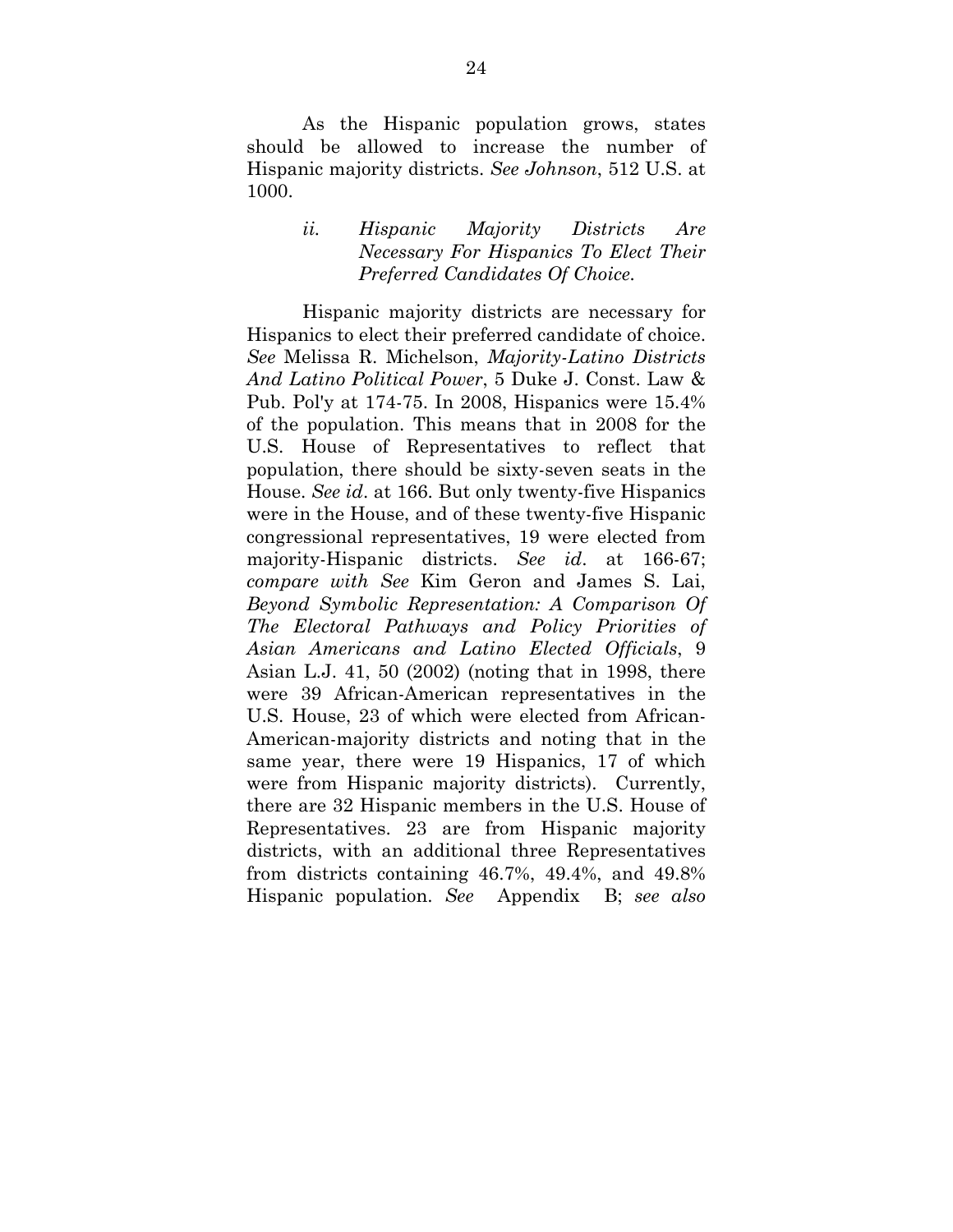*Alvaro Bedoya*, Note, The Unforeseen Effects of *Georgia v. Ashcroft* on the Latino Community, 115 Yale L.J. 2112, 2136 (2006) ("Some scholars have placed the average population threshold necessary for Hispanics to have the ability to elect their candidate of choice between 55% and 60% Latino.").

Hispanic-majority districts are therefore needed for Hispanics to elect their preferred candidate of choice. This is because the Hispanic community's "lower levels of citizenship; lower levels of English-language proficiency; and the demographic nature of the Latino community, including lower median levels of age, income, and education" all contribute to low voter turnout. *See*  Melissa R. Michelson, *Majority-Latino Districts And Latino Political Power*, 5 Duke J. Const. Law & Pub. Pol'y at 172-73. Low voter turnout limits the ability of Hispanics to win in districts where they do not constitute a majority or a supermajority. *See id*. at 174. Hispanic majority districts remain necessary for Hispanics to elect their candidate of choice. *See id*.

State legislatures must have the discretion to draw Hispanic-majority districts that adhere to traditional redistricting criteria. Subjecting each Hispanic-majority district to strict scrutiny will force States to avoid crafting those districts. This in turn will force Hispanics to file civil lawsuits under §2 of the VRA.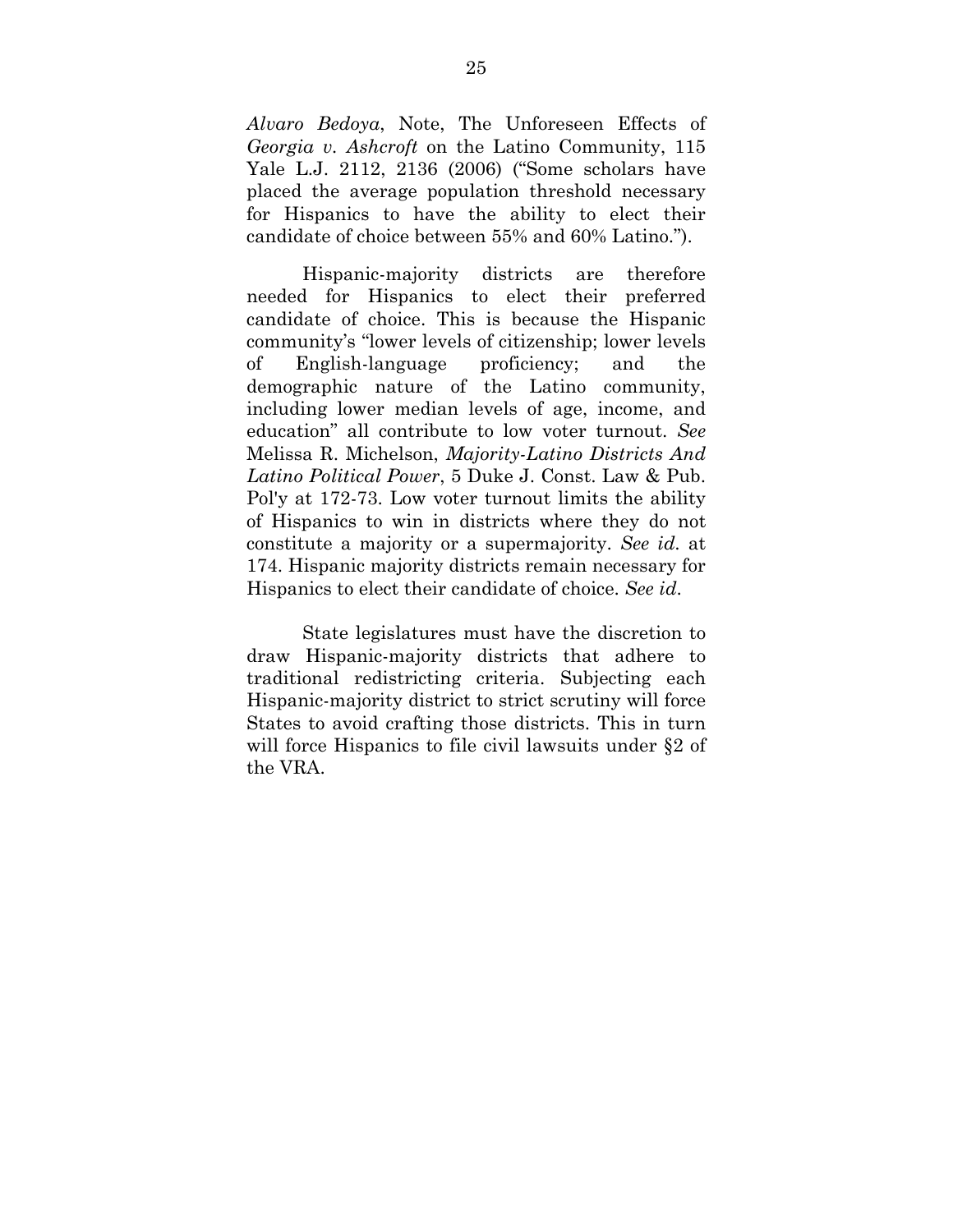#### *iii. If Hispanics Are Forced To Sue For Majority-Minority Districts Under §2, They Will Likely Not Prevail Because Of The Three Gingles Preconditions.*

Hispanics already face a steep climb to prevail under §2, because to even have a chance at prevailing, they must first satisfy the three *Gingles* preconditions. *See Thornburg v. Gingles,* 478 U.S. 30, 50-51 (1986) (stating that for plaintiffs to prevail under §2, plaintiffs must first prove three preconditions; (1) that the minority population is sufficiently large and sufficiently compact to constitute a majority in a district; (2) that the minority is politically cohesive; and (3) there is racial bloc voting preventing the minority from electing their candidate of choice).

*First*, Hispanics generally do not live in geographically compact areas. *See* Kim Geron and James S. Lai, *Beyond Symbolic Representation: A Comparison Of The Electoral Pathways and Policy Priorities of Asian Americans and Latino Elected Officials*, 9 Asian L.J. 41, 46 (2002); *see also Alvaro Bedoya*, Note, The Unforeseen Effects of *Georgia v. Ashcroft* on the Latino Community, 115 Yale L.J. at 2139 ("This compactness requirement is more difficult for Hispanics to meet, given that they are more residentially dispersed than African-Americans.").

*Second*, Hispanics are not necessarily politically cohesive. In 2004, approximately 44% of Hispanic voters voted for Republican presidential nominee, George W. Bush. *See* Roberto Suro,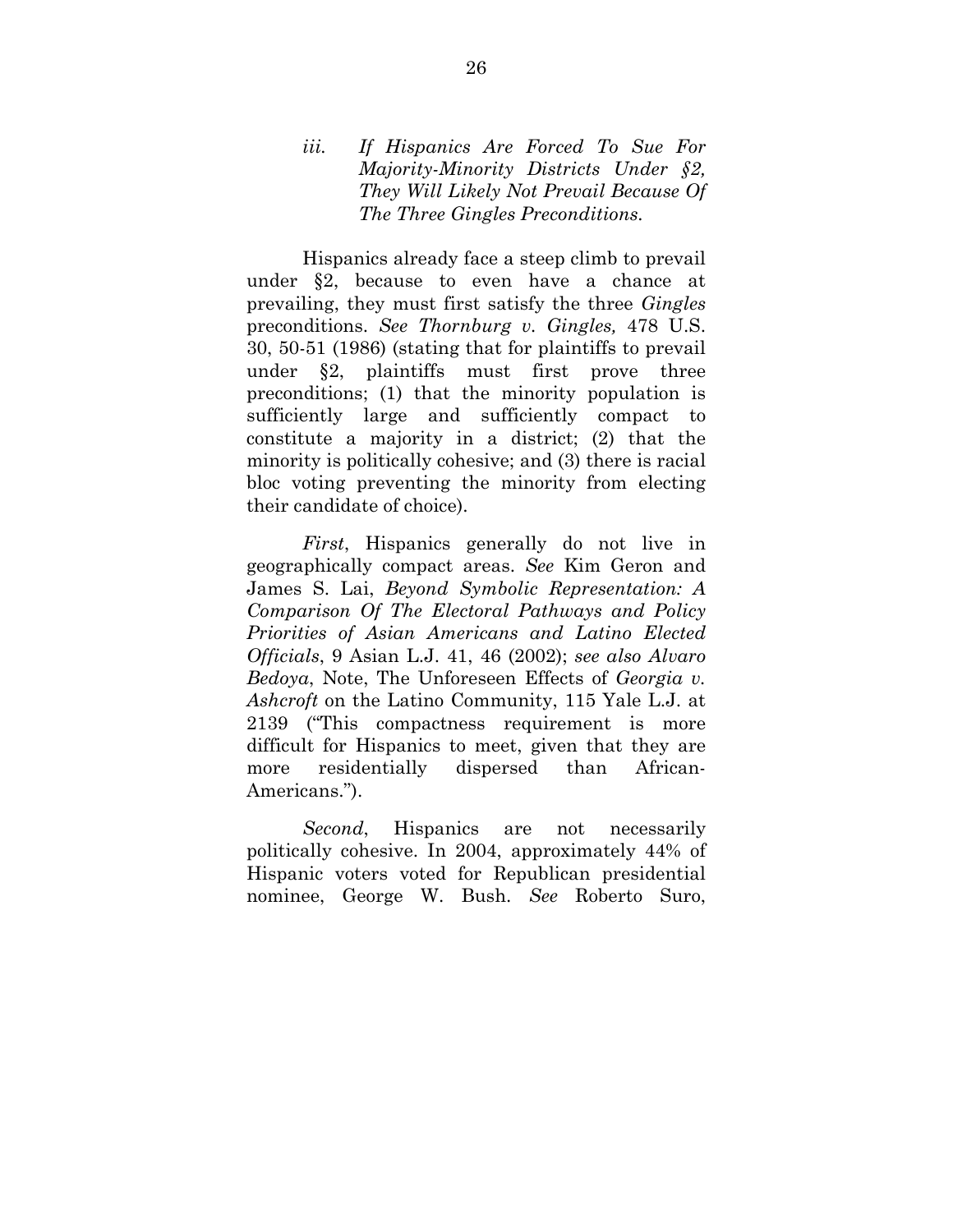Richard Fry and Jeffrey S. Passel, *Hispanics and the 2004 Election: Population, Electorate and Voters* (June 27, 2005) (*available at*  http://www.pewhispanic.org/2005/06/27/iv-howlatinos-voted-in-2004/ (last visited Oct. 20, 2016). In 2006, the ratio of Hispanic Democrats to Hispanic Republicans was 2.6 to 1. *See Majority-Latino Districts And Latino Political Power,* 5 Duke J. Const. Law & Pub. Pol'y at 168. On closer inspection, the lack of political cohesiveness expands on the basis of national origin. The ratio of Mexican American Democrats to Republicans is 2.9 to 1; Puerto Ricans prefer Democrats 3.2 to 1; and Cuban Americans prefer Republicans 1.5 to 1. *See id*. Furthermore, even though there is some evidence that Hispanics "prefer to vote for coethnic candidates, they do not constitute as cohesive a voting bloc as do African Americans . . . ." *See id*. at 171.

*Third*, and finally, although there is some evidence of racial bloc voting against Hispanics preferred candidate of choice, generally "several studies find that White voters are generally willing to vote for Latino candidates." *See id*. at 163.

Evidence supports that it is difficult for Hispanics to prevail in §2 litigation. Of the 96 §2 VRA cases involving Hispanic plaintiffs that were litigated from complaint to determination of liability, Hispanics prevailed independently only 7 times (7.2%). 4 Ellen D. Katz, et al., *Documenting* 

 

<sup>4</sup> Of all successful §2 cases litigated from Complaint to determination liability, there were 14 cases that involved multiple minority groups. Ellen D. Katz, et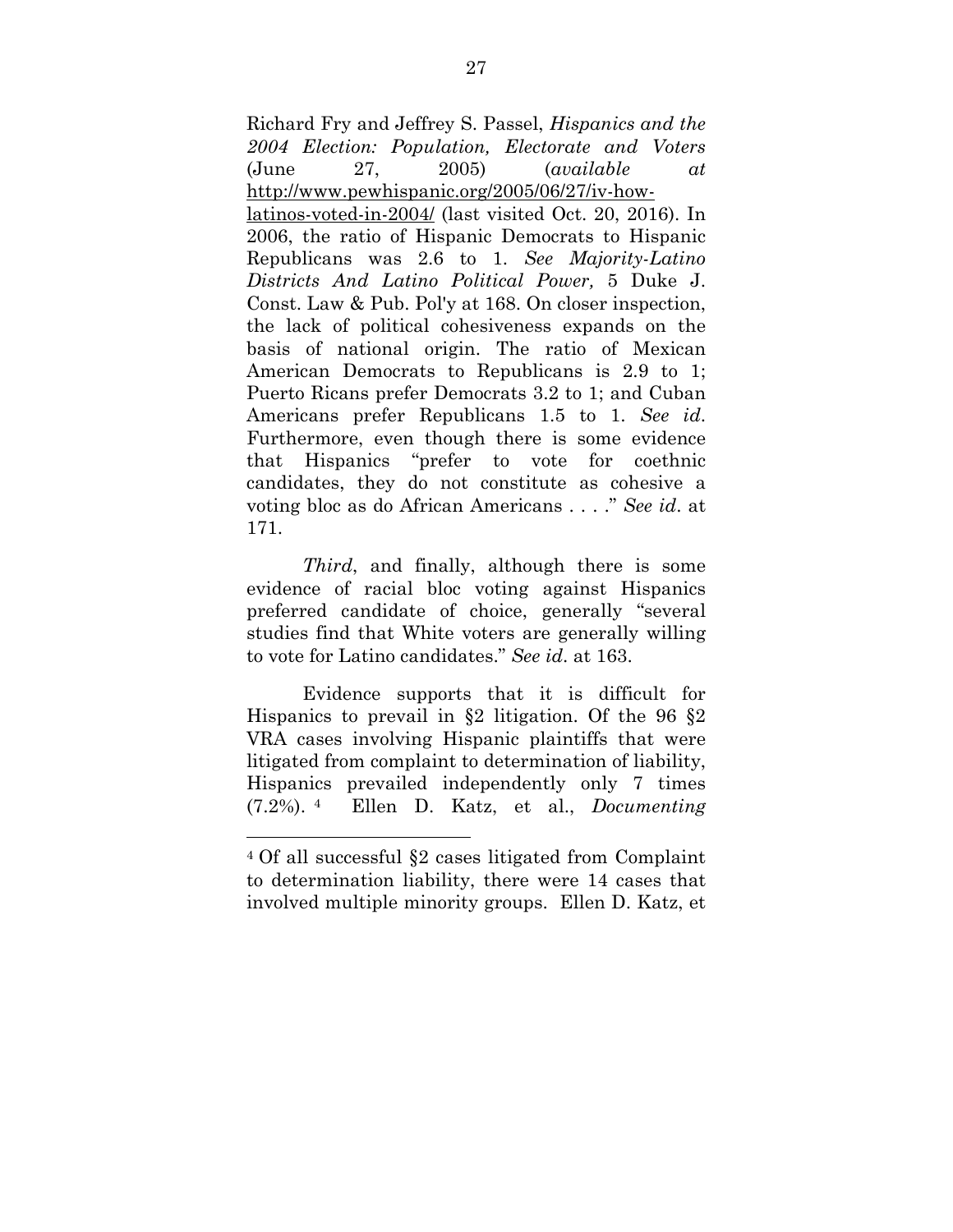*Discrimination in Voting: Judicial Findings Under Section 2 of the Voting Rights Act Since 1982* Ann Arbor, MI: University of Michigan Law School at 9 (2005). This is compared to the 268 cases brought by African-American plaintiffs in which they were successful in 103 of those cases. *See id*. From between 1982 to 2005, all §2 plaintiffs were successful only 37.2% of the time. *See* Br. of Ellen Katz and the Voting Rights Initiative as Amicus Curiae, *Shelby County v. Holder*, No. 12-96 at 1a (Appendix A) (U.S. Feb. 1, 2013).

Adopting Appellants' standard will particularly harm Hispanics. To ensure that Hispanics will continue to grow in political representation, this Court should reject Appellants' proposed standard and affirm the district court below.

#### **CONCLUSION**

For the foregoing reasons, this Court should affirm the district court below.

*Respectfully submitted*,

Jason Torchinsky *Counsel of Record*  Shawn Toomey Sheehy Steven P. Saxe

al. *Documenting Discrimination in Voting: Judicial Findings Under Section 2 of the Voting Rights Act Since 1982* Ann Arbor, MI: University of Michigan Law School at 9 (2005). At best then, Hispanics prevailed in §2 litigation only 21 times out of 96 for a 21.8% winning percentage.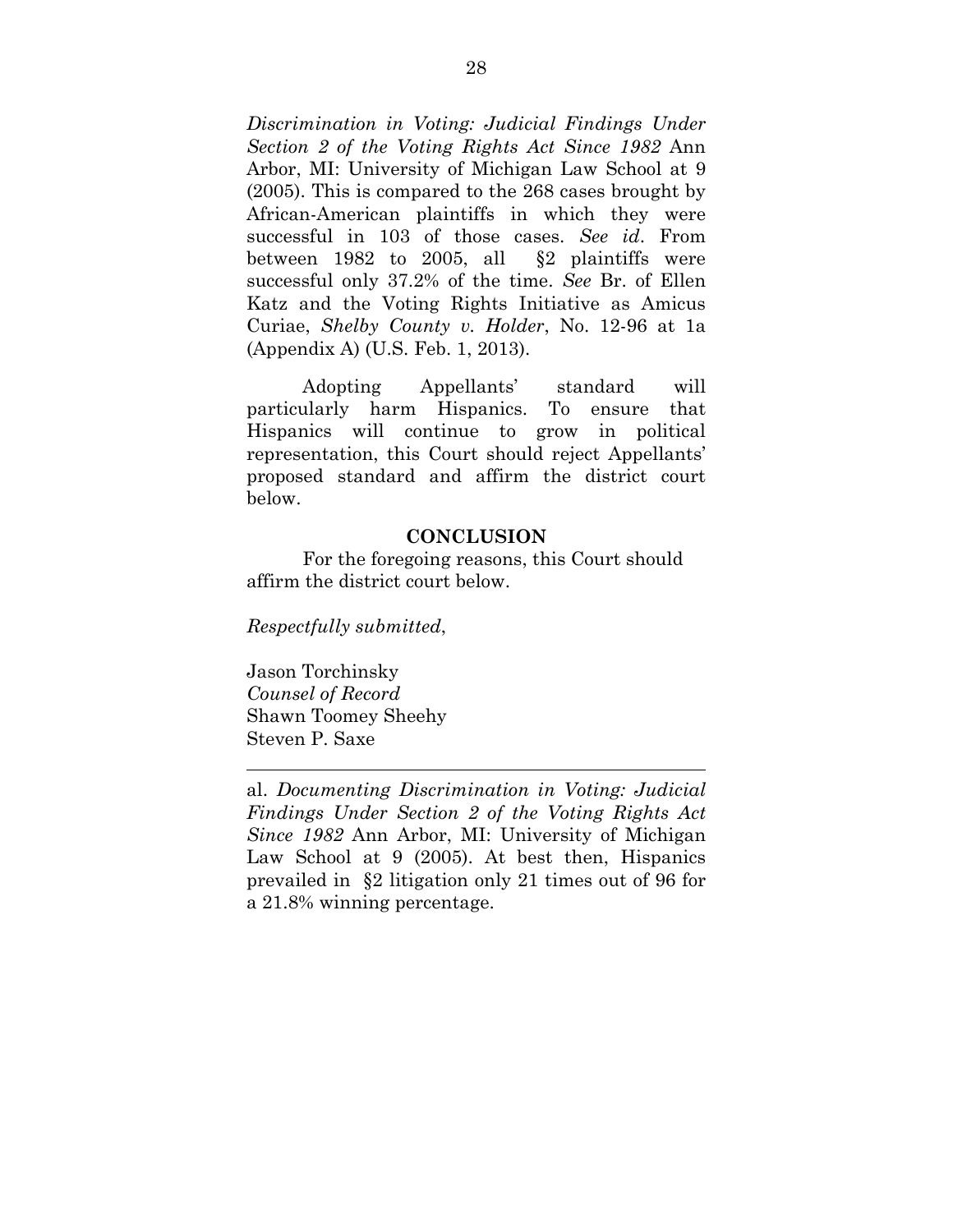Holtzman Vogel Josefiak Torchinsky PLLC 45 North Hill Drive Suite 100 Warrenton, VA 20186 (540) 341-8808 (540) 341-8809 Jtorchinsky@hvjt.law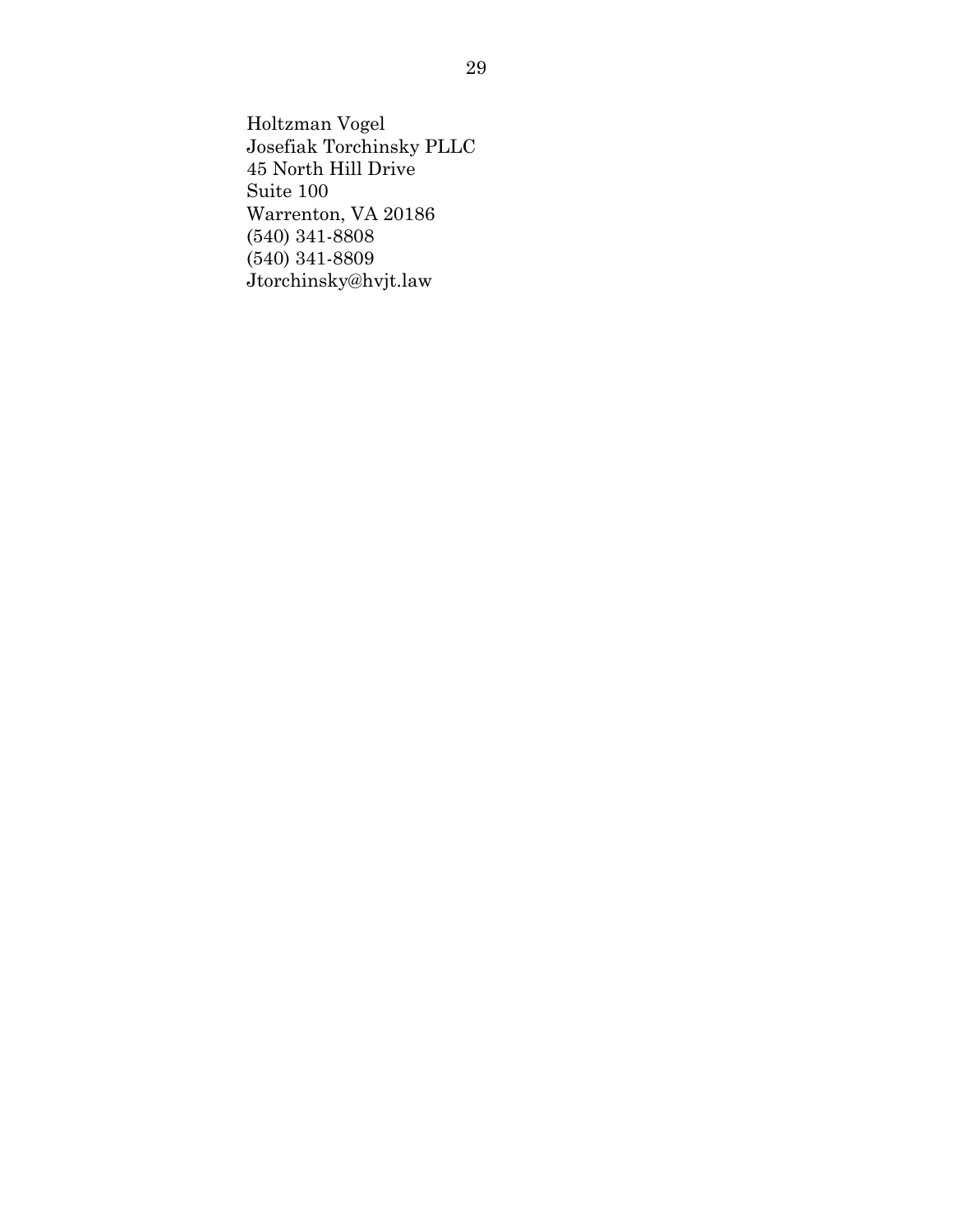# In The Supreme Court of the United States

GOLDEN BETHUNE-HILL, *ET AL*.,  *Appellants,*

V.

VIRGINIA STATE BOARD OF ELECTIONS, *ET AL*.,  *Appellees.*

On Appeal from the United States District Court for the Eastern District of Virginia

## **APPENDIX**

Jason Torchinsky *Counsel of Record* Shawn Toomey Sheehy Steven P. Saxe Holtzman Vogel Josefiak Torchinsky PLLC 45 North Hill Drive Suite 100 Warrenton, VA 20186 (540) 341-8808 (540) 341-8809 Jtorchinsky@hvjt.law

C*ounsel for Amici Curiae*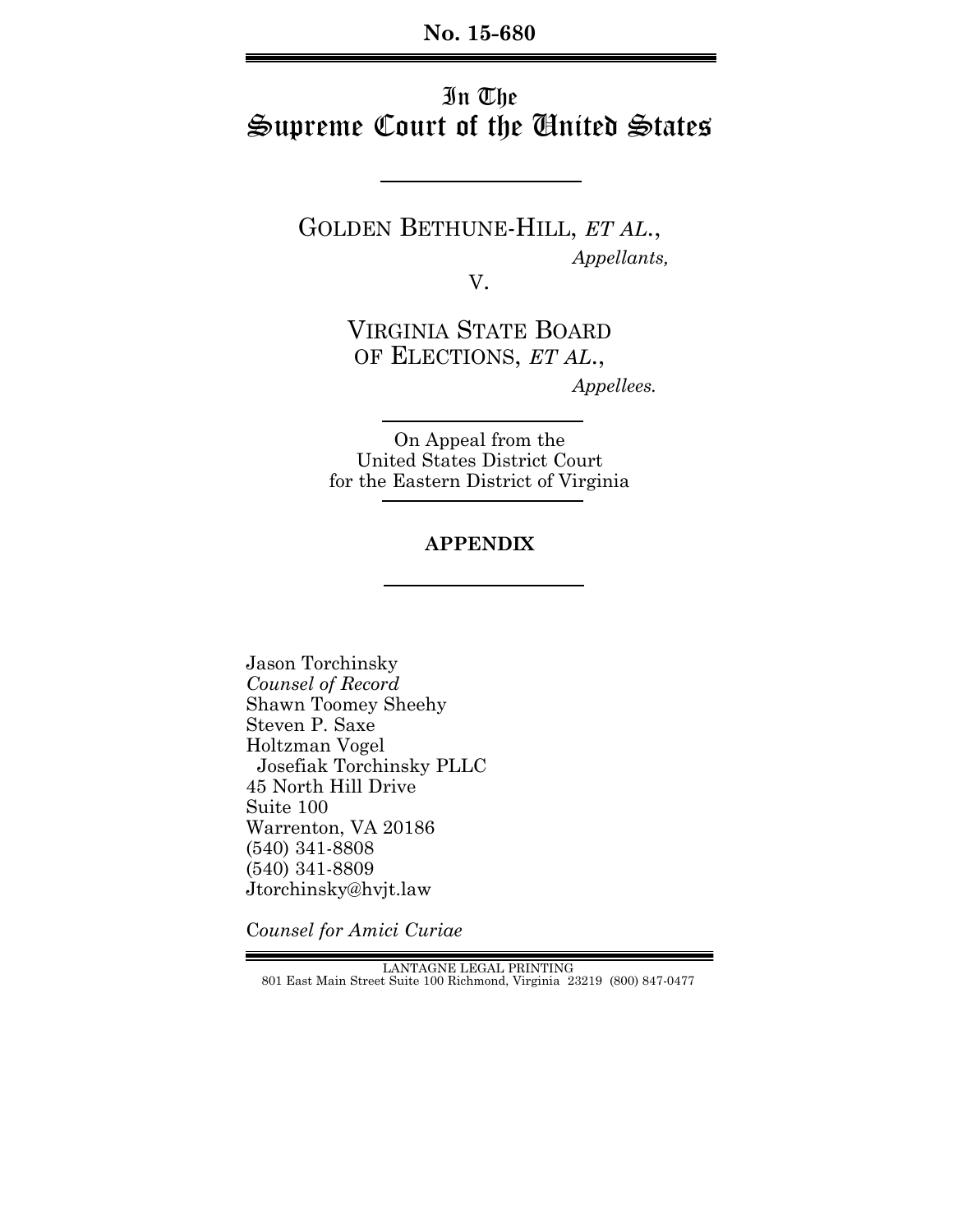Excerpt (Pages 38-39; 43) from Virginia Redistricting: Report on Factual and Statistical Issues Raised in "Bill of Complaint" filed by Douglas West, et al. With Comments on Expert Reports by Drs. David Lublin and Alan Lichtman by James W. Loewen

\*\*\*\*\*\*

#### (Pages 38-39)

 When created, District 74 was 56.1% black in VAP. For the first half of the 1990s no black candidate challenged the white incumbent, Robert Ball, perhaps because none thought he could be dislodged. As I have suggested for other unopposed white candidates, Ball probably was never the candidate of choice of the African American community. Gradually the district became blacker at a rate of almost a percentage point per year. In the Democratic primary of 6/13/95, Donald McEachin, African American, narrowly defeated Ball, winning just 51.5% of the votes cast. In 1995, District 74 was probably 61% black in VAP. If it had been 59.7% black in VAP, the election would have been a true cliffhanger — so again, a district 59.7% black in VAP can hardly be considered packed.

 To be sure, in the ensuing general election, McEachin defeated a white Republican two to one, probably assisted by white Democrats. In 1997, McEachin trounced a trivial white candidate in the primary and a white independent in the general election. Since then, he has not faced opposition. Surely McEachin was reaping the same benefits of Virginia incumbency as white incumbents. The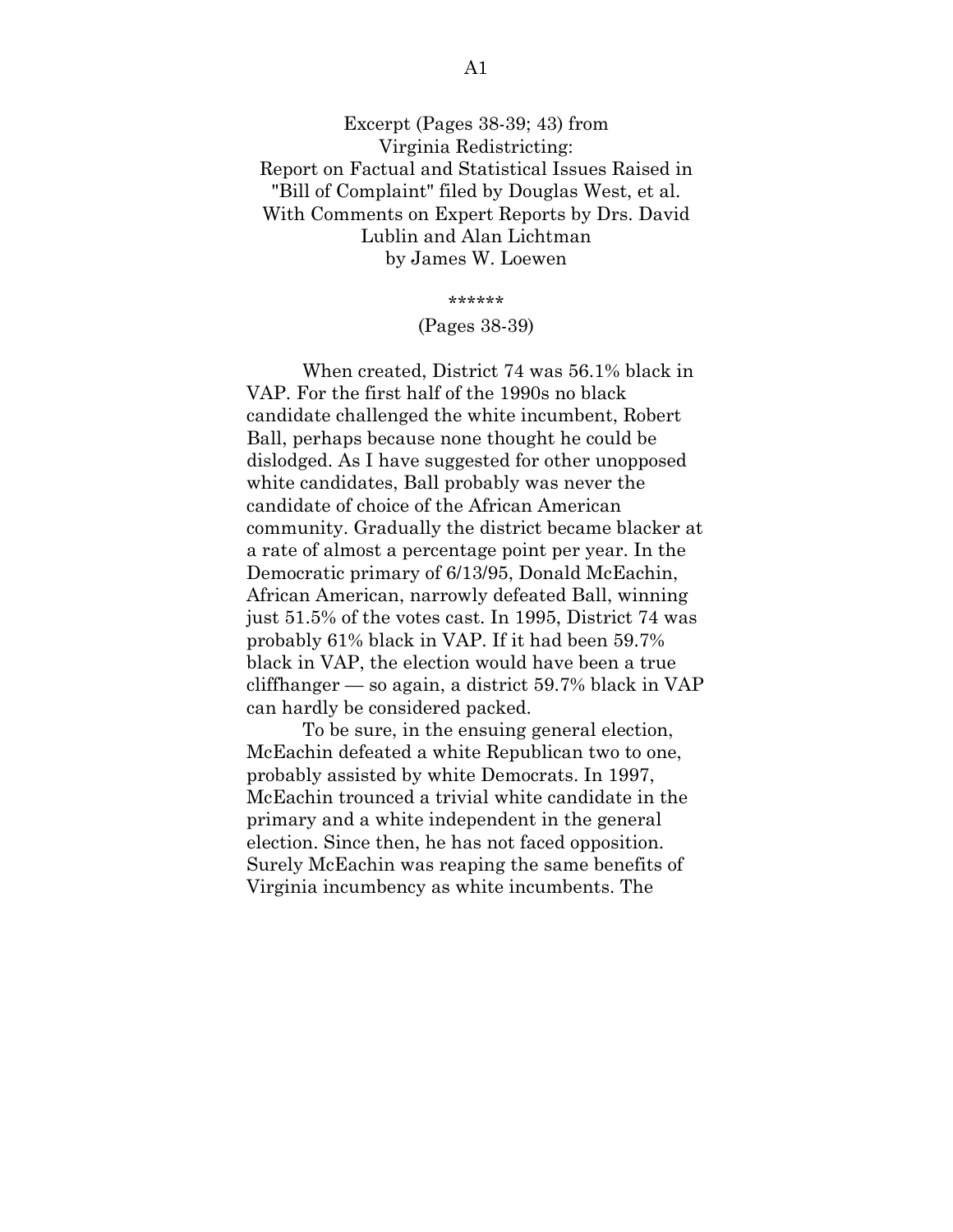question is: what happens the next time District 74 is open? I understand McEachin is not running for this seat next time. Will white voters mobilize behind a candidate of choice of the white community? It is possible, if the 1995 election — the last time the seat was open — offers any indication.

 The complaint next singles out District 77, claiming its "lines meticulously take in precincts with heavy percentages of African American voters, excluding white voters in surrounding precincts," and noting that African American voters comprise "55.9% of the district's VAP." Dr. Lichtman likewise attacks District 77 (pages 11-13), implying that it is packed because it is 55.9% black in VAP. Consider the 11/5/91 general election for House District 77, as shown in Table 7. In this context, Willa Bazemore, black independent, lost to Thomas Forehand, white Democrat, by 5,070 votes to 5,685. Forehand won more than 99% of the white votes cast for this office. With virtually no white crossover support, Bazemore could not prevail, although the black community voted 88% to 12% in her favor. She lost by 600 votes, even though District 77 was 55.7% black in VAP at the time. She would have had no chance whatever in District 77 as redrawn by HB-2, which reduces its proportion black to 48.3% of the VAP. Nor would she if Dr. Lichtman's implicit suggestions for redrawing the district to some still lower proportion black were put into effect.

 To be sure, after his confusing and narrow win over Eileen Olds in the Democratic primary in 1993, African American Lionell Spruill was able to win District 77 easily, and it no longer is a seat that whites seem to feel they can win. Spruill is reaping the same benefits of incumbency that Donald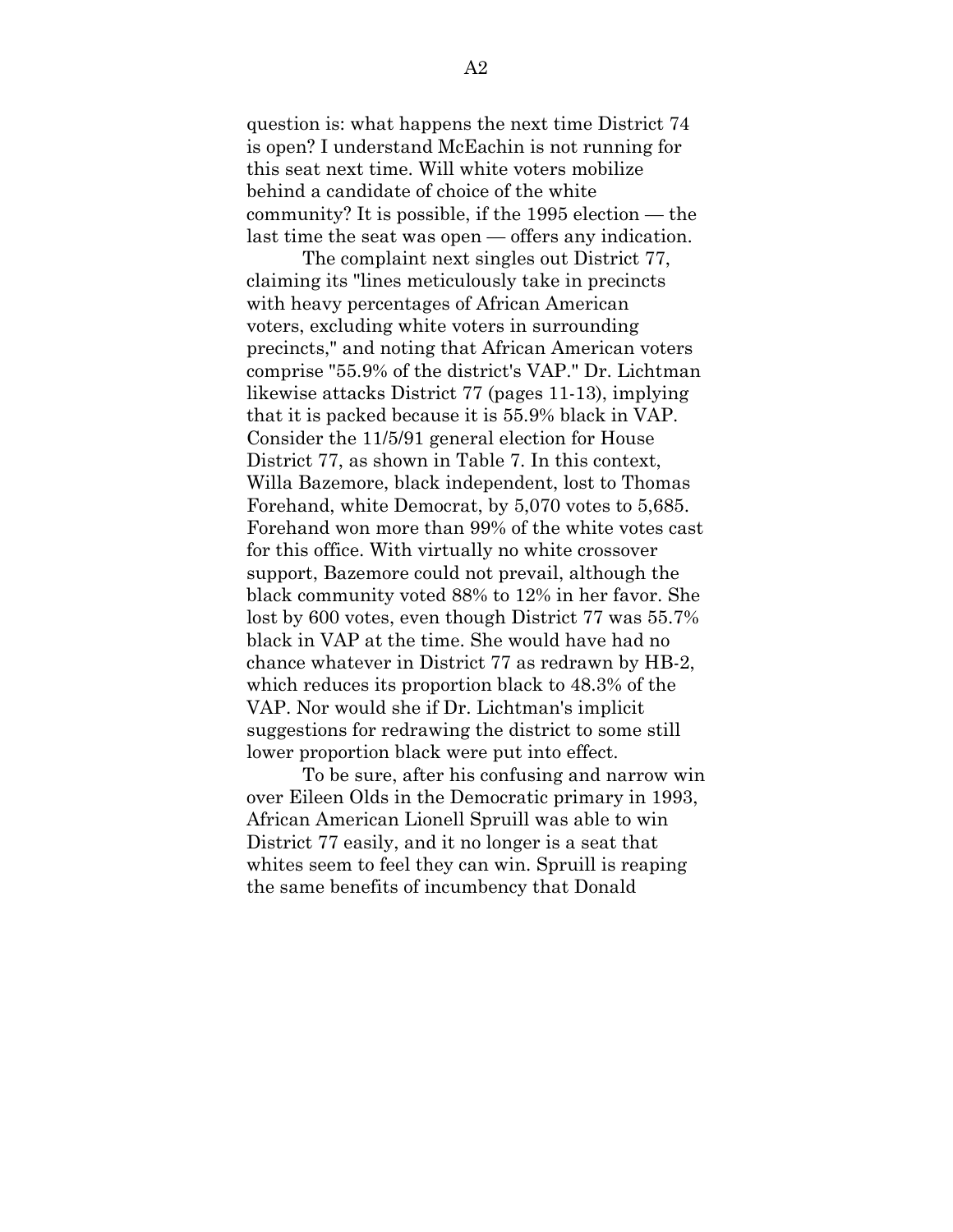McEachin (black) is reaping in District 74 and Frank Hall (white) is reaping in District 69. If District 77 is redistricted to make blacks a minority in the VAP, however, whites and blacks may return to the 1991 pattern. This would be particularly likely when it next becomes an open seat.

 Districts 80 and 92 are the last to be described by Dr. Lichtman. Table 4 shows that there were no black-white primaries in these districts during the last decade. In District 80, African American Ken Melvin easily defeated a white independent and a white Republican in elections analyzed in Table 6. In District 92, African American Mary Christian easily defeated a white independent in an election analyzed in Table 5. These districts behave like jurisdictions where whites do not expect to win.

 District 80 was 61.1% black in VAP; the new redistricting reduces it to 55.3%. District 92 was 66.2% black in VAP; the new redistricting reduces it to 59.3%. Such reductions in % black may make these districts more competitive and are hardly evidence of packing. Moreover, when the seats become open, the advantages of incumbency will no longer flow to the black candidates, which will also make the districts more competitive.

 In election after election, Table 7 shows that when white voters felt they had a chance to win, they indulged in racial bloc voting, even in these

A3

\*\*\*\*\*\*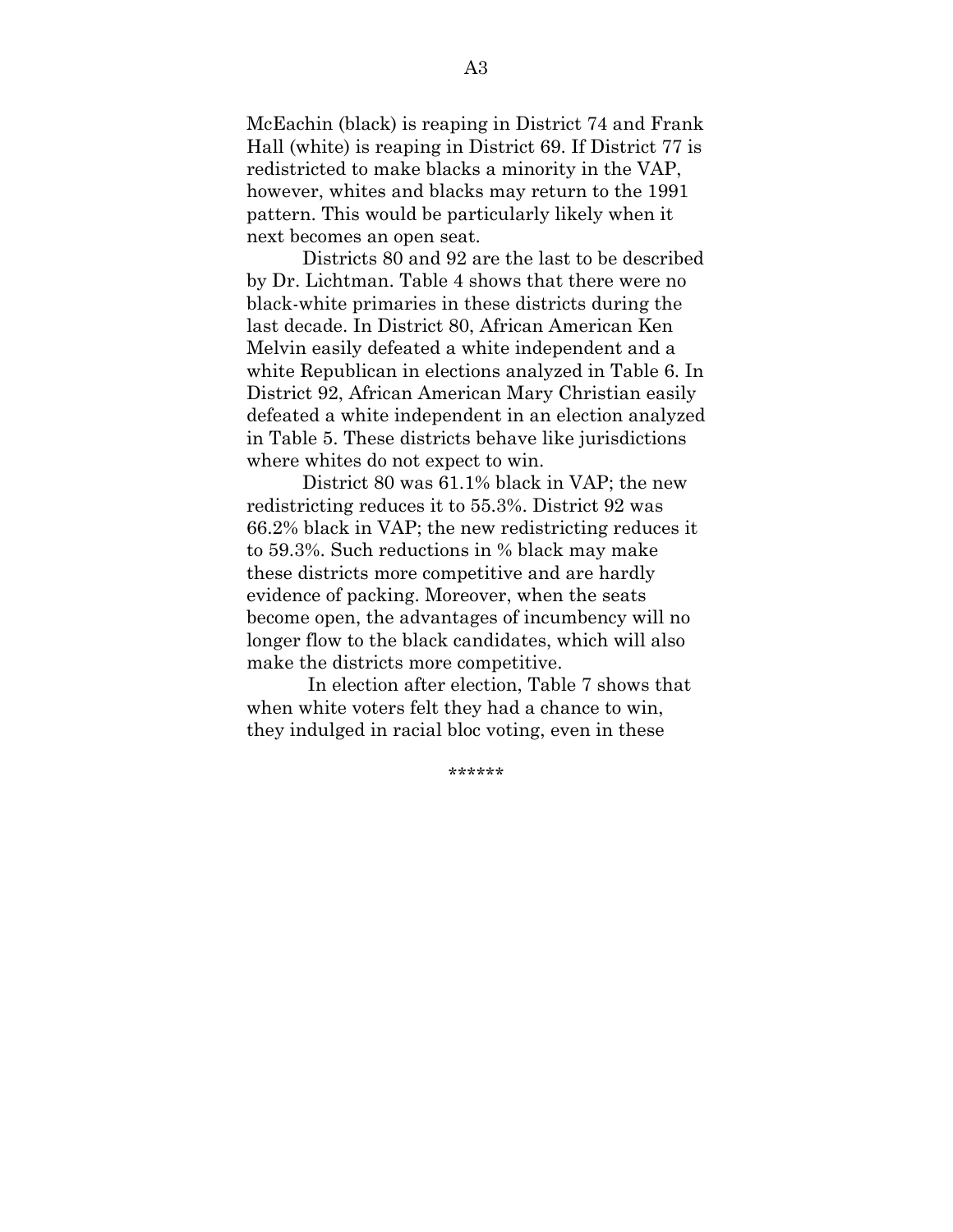```
****** 
(Page 43)
```
the black VAP voting for the white candidate (1.4%) times the % black in the VAP (x) yields the votes for the white candidate. Setting them equal:

 $.292x = .147$ ;  $x = .503$ 

We conclude, for African American voters to have a tossup chance, they must be 50.3% of the VAP at a minimum.

Would a District 49.9% Black Be Unwinnable? Would A District 55% Black Be Packed?

 Of course, this analysis cannot be an exact science and a point estimate like 50.3% is not justified. We might place a band around it, analogous to the "confidence interval" in introductory statistics courses. But our confidence interval does not derive solely from the statistical process of estimating the universe of political behavior from the known sample of past elections. In politics, much depends on the qualifications, character, personality, and even appearance of the candidates, on their style and amount of campaigning, on their stance on various issues, and on their political alliances, wealth, and abilities to raise funds.

 I suggest that this estimate of 50.3% should be considered a minimum for several reasons. First, except for George Lovelace once for a partial term of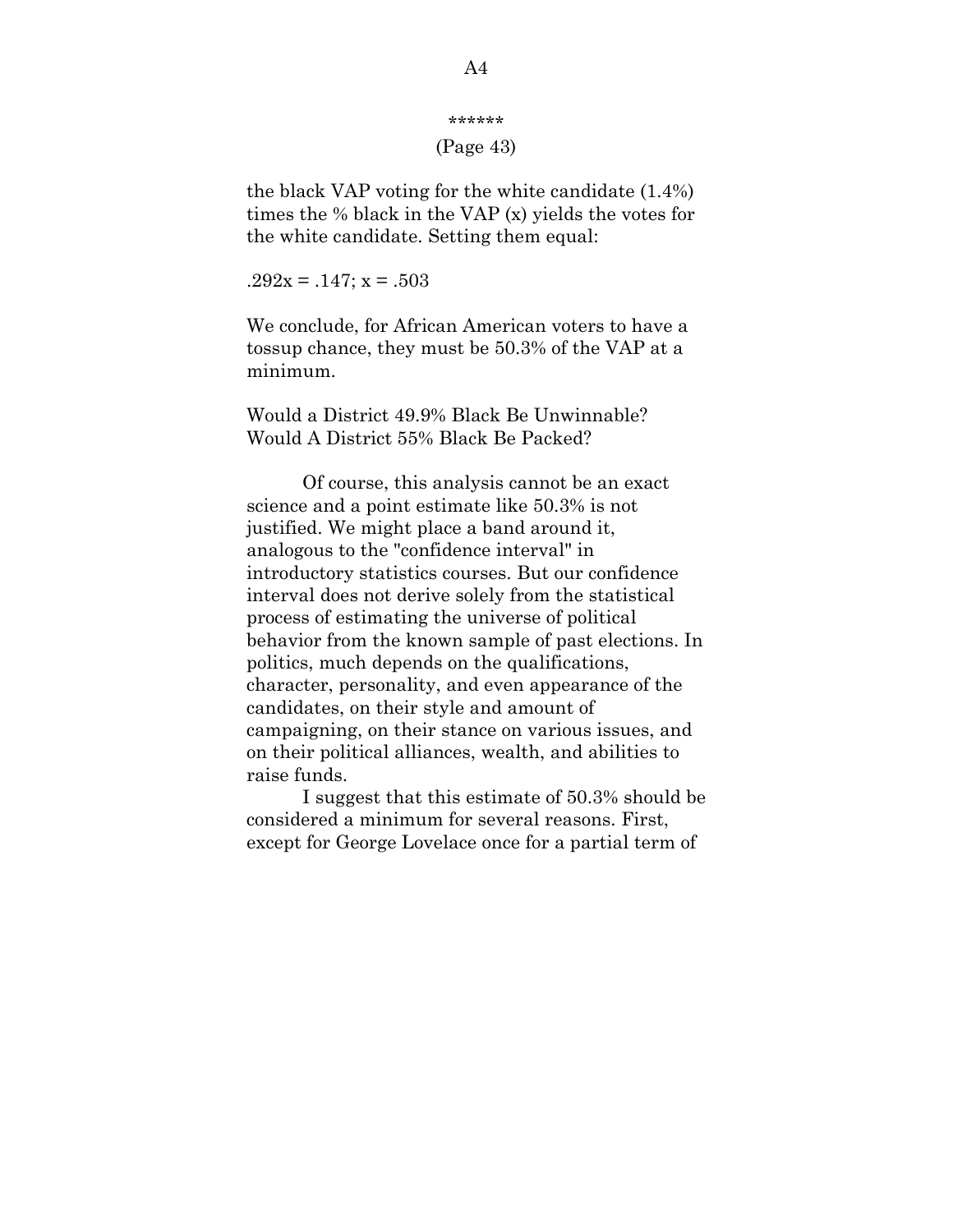office in one seat, no candidate of choice of the African American community has won a seat in the Virginia legislature in the last ten years, except from districts more than 52.5% black in VAP. Second, the districts summarized in Table 7 already have black majorities ranging from 55% to 62% black in VAP, yet white candidates remain competitive. Therefore districts 55% to 62% black in VAP cannot be considered packed.

 Because these districts range from 55% to 62% black in VAP, their black populations have already enjoyed a considerable "warming effect," leading to increased political mobilization. If the black proportion in the VAP in these districts were decreased toward 50.3%, some of this warming effect would be lost, decreasing the ability of black voters to elect candidates of their choice to the Virginia legislature.

\*\*\*\*\*\*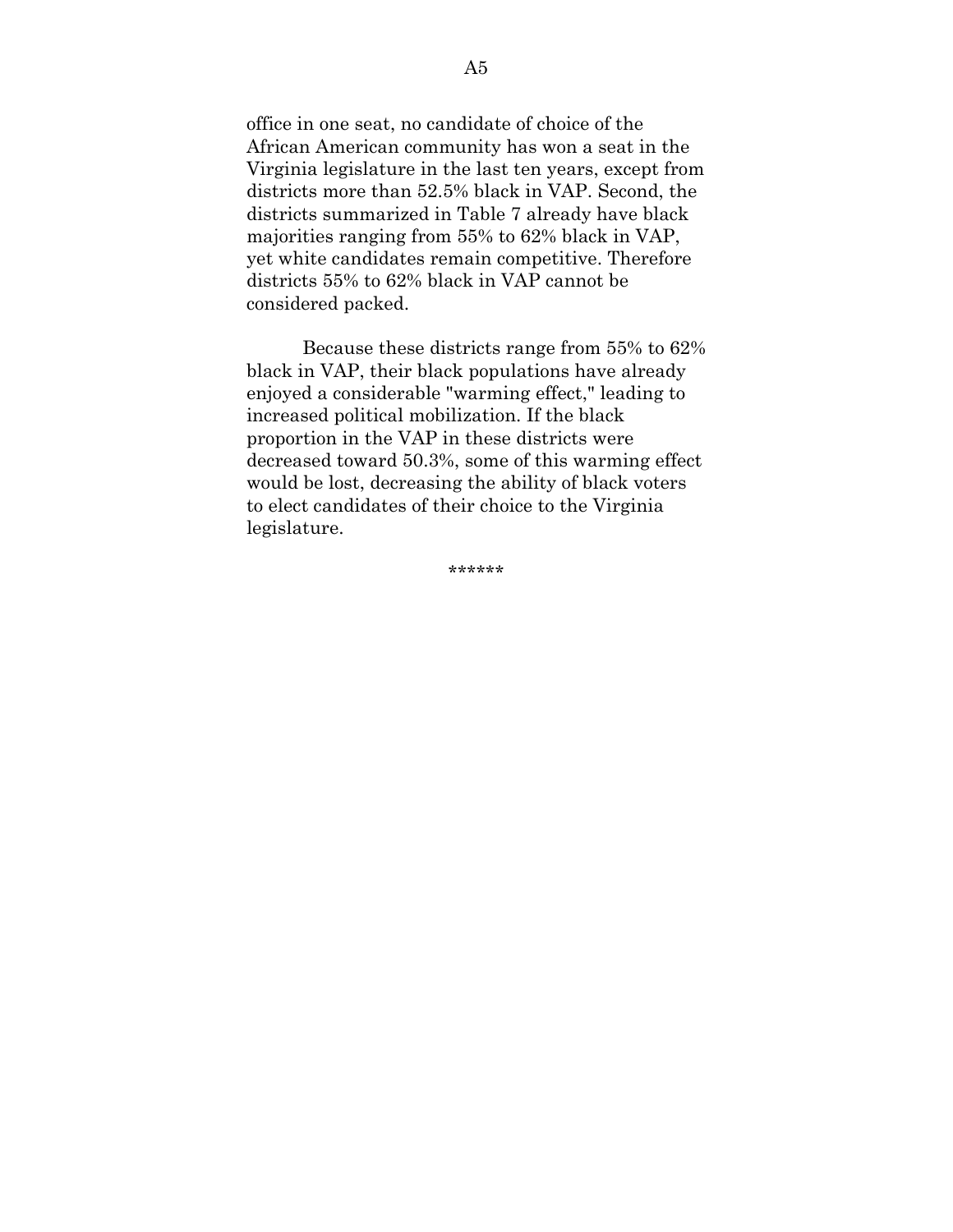| .                                                    |
|------------------------------------------------------|
| Appendix B                                           |
| Hispanic Members Of Congress And Hispanic Population |
| Percentage In Their Districts.                       |

|                 | Name            | referrage in Their Biberices.<br>State - District | Dist. Hisp.<br>Pop. |
|-----------------|-----------------|---------------------------------------------------|---------------------|
| $\mathbf{1}$    | Raul Grijalva   | $AZ - 03$                                         | 60.0%               |
| $\overline{2}$  | Ruben Gallego   | $AZ - 07$                                         | 62.8%               |
| $\overline{3}$  | Lucille Roybal- | $CA-40$                                           | 87.6%               |
|                 | Allard          |                                                   |                     |
| $\overline{4}$  | Xavier Becerra  | $CA-34$                                           | 64.2%               |
| $\overline{5}$  | Grace           | $CA-32$                                           | 63.4%               |
|                 | Napolitano      |                                                   |                     |
| 6               | Devin Nunes     | $CA-22$                                           | 46.7%               |
| $\overline{7}$  | Raul Ruiz       | $CA-36$                                           | 49.8%               |
| 8               | Linda Sanchez   | $CA-38$                                           | 62.5%               |
| $9\phantom{.0}$ | Loretta Sanchez | $CA-46$                                           | 67.3%               |
| 10              | Jim Costa       | $CA-16$                                           | 60.4%               |
| 11              | Tony Cardenas   | $CA-29$                                           | 68.8%               |
| 12              | Juan Vargas     | $CA-51$                                           | 70.6%               |
| 13              | Norma Torres    | $CA-35$                                           | 71.5%               |
| $14\,$          | David Valadao   | $CA-21$                                           | 74.7%               |
| 15              | Pete Aguilar    | $CA-31$                                           | 51.8%               |
| 16              | Mario Diaz-     | $FL-25$                                           | 70.9%               |
|                 | Balart          |                                                   |                     |
| 17              | Ileana Ros-     | $\overline{FL-27}$                                | 75.4%               |
|                 | Lehtinen        |                                                   |                     |
| 18              | Carlos Curbelo  | $FL-26$                                           | 69.7%               |
| 19              | Raul Labrador   | $ID - 1$                                          | 10.5%               |
| 20              | Luis Gutierrez  | $\rm IL-4$                                        | 70.1%               |
| 21              | Albio Sires     | $NJ - 8$                                          | 55.0%               |
| 22              | Ben Ray Lujan   | $NM-3$                                            | 40.8%               |
| 23              | Michelle Lujan  | $NM-1$                                            | 49.4%               |
|                 | Grisham         |                                                   |                     |
| $\sqrt{24}$     | Jose Serrano    | $\mathrm{NY}-15$                                  | 66.0%               |
| 25              | Nydia           | $NY - 7$                                          | 40.5%               |
|                 | Velazquez       |                                                   |                     |

## A‐6